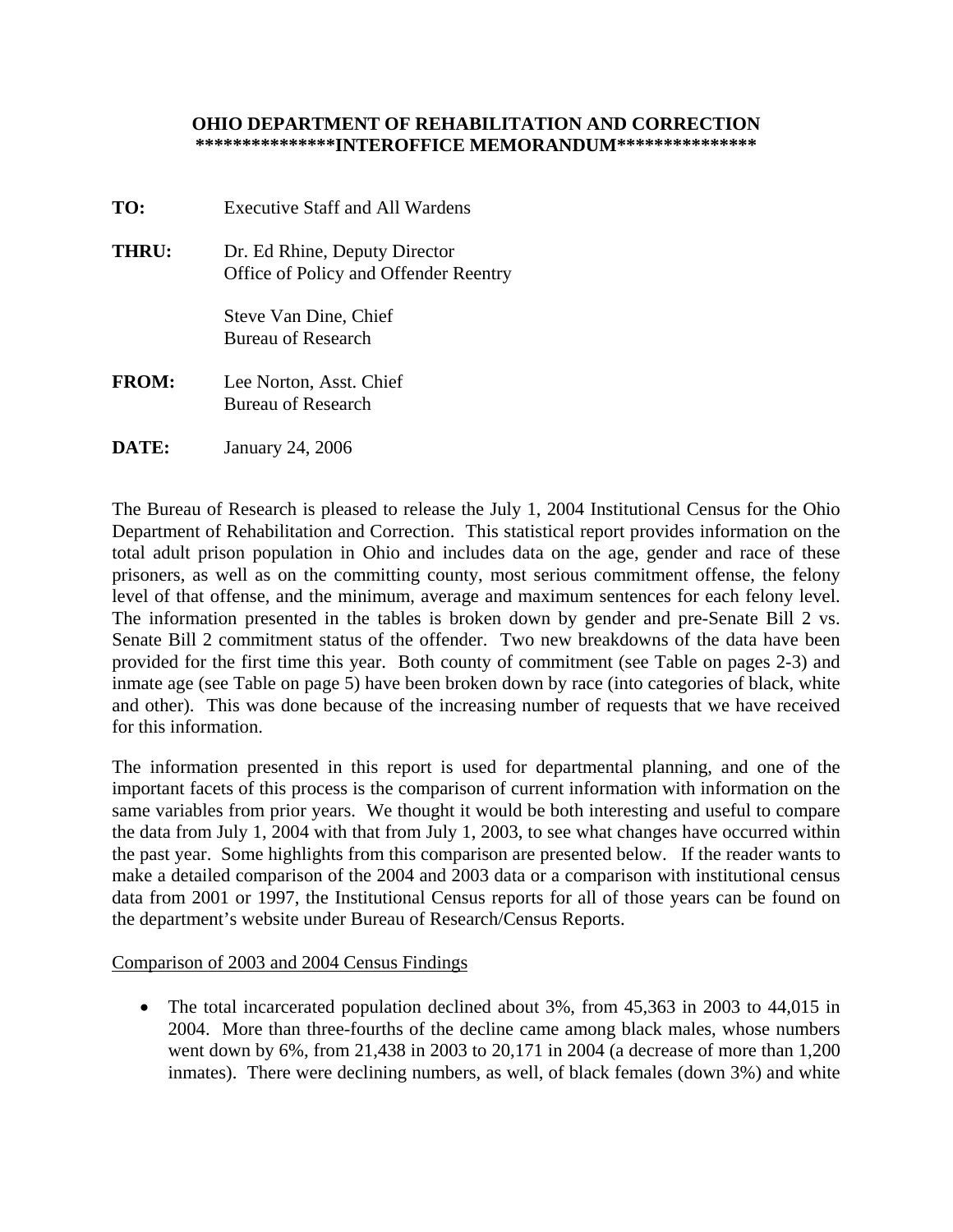males (down 1.4%). On the other hand, the number of incarcerated white females rose by 10%.

- The percent of the incarcerated population committed from the six most populated counties (Cuyahoga, Franklin, Hamilton, Lucas, Montgomery and Summit) declined by 5%. Two-fifths (41%) of that decline came in Cuyahoga County (where there were 556 fewer commitments) and another fourth (28%) in Franklin County (with 382 fewer commitments).
- The average age of the incarcerated population did not change between 2003 and 2004, remaining at approximately 35 for both males and females. Every five-year age grouping among the total population between the ages of 15 and 54 showed a small decline between 2003 and 2004, while the 55-59 and 60 and over age groups showed a small increase. An unusual pattern concerning age and race, for which there is no obvious explanation, should be noted. For each age up through age 32, the majority of inmates were black. For each year of age 33 and up, the majority of inmates were white.
- Differences in the most serious conviction offense between inmates in the 2003 and 2004 populations were mixed. The largest declines were among those inmates who were committed on a crime against another person, excluding sex offenses (down 6.8%), burglary offenses (down 5.7%) and sex offenses (down 5.5%). The declines in the number of inmates committed on crimes against persons and sex offenses are consistent with the Lane decision, which resulted in the review of parole decisions for long-term offenders leading to the release of a significant number of these offenders.
- The greatest increases in the most serious conviction offense between the 2003 and 2004 populations were among those inmates who were committed on a drug offense (up 8.2%), and an offense against justice/public administration (up 6.1%). The greatest increases in the crimes against justice/public administration were for taking the identity of another (up 60%), violation of own recognizance (up 30%) and tampering with evidence (up 11%).
- As expected, the number of inmates committed on a pre-Senate Bill 2 offense continued to decline. While they comprised about one-third (31%) of the population in 2003, they made up only one-fourth (24%) of the population in 2004.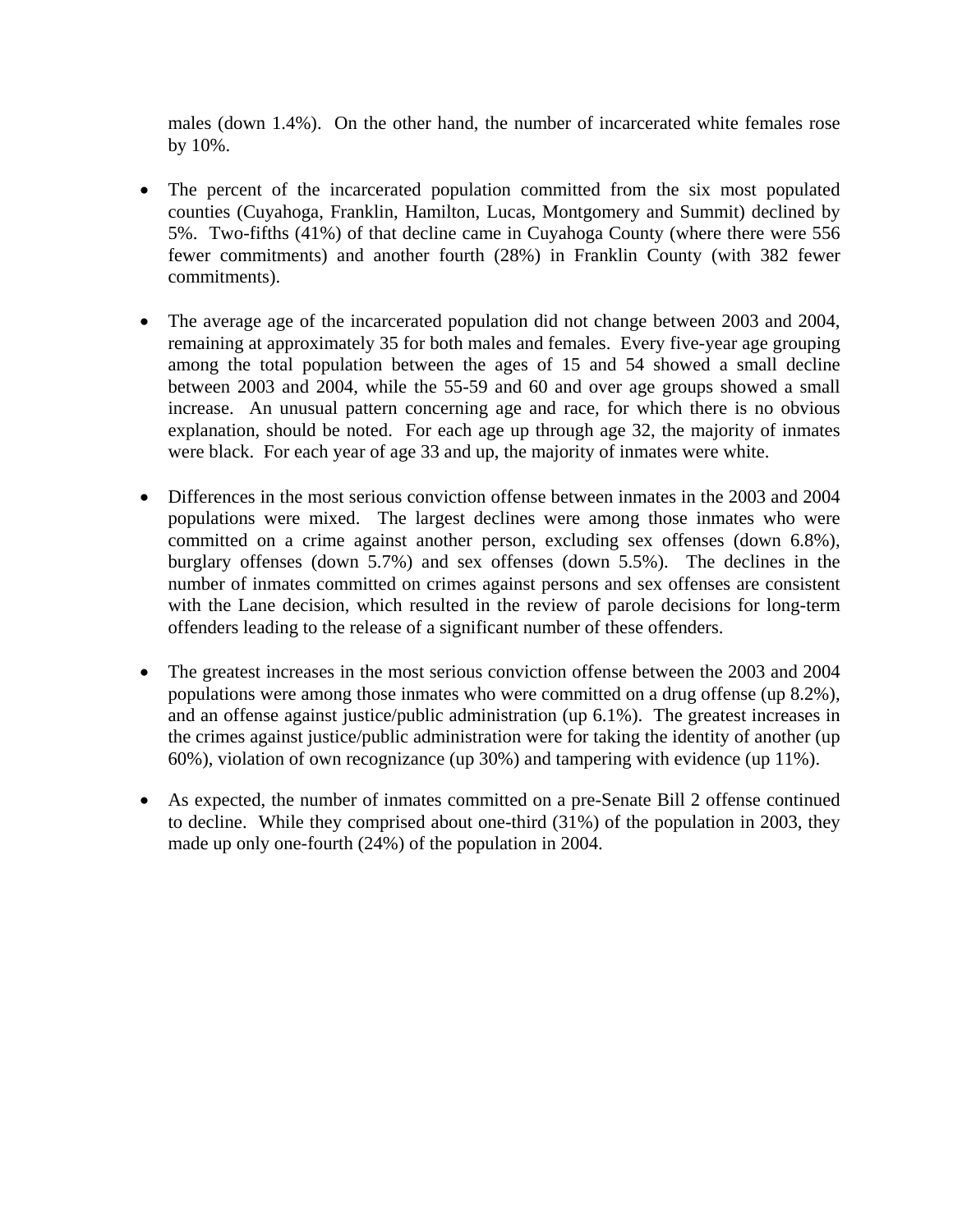# **OHIO DEPARTMENT OF REHABILITATION AND CORRECTION INSTITUTIONAL CENSUS**

**July 1, 2004**

**Ohio Department of Rehabilitation and Correction Reginald A. Wilkinson, Director Terry Collins, Assistant Director** 

> **Office of Policy and Offender Reentry Dr. Ed Rhine, Deputy Director Steve Van Dine, Bureau Chief**

> > **January 2006**

**Prepared by: Lee Norton, Assistant Bureau Chief Brian Martin, Assistant Bureau Chief Bureau of Research**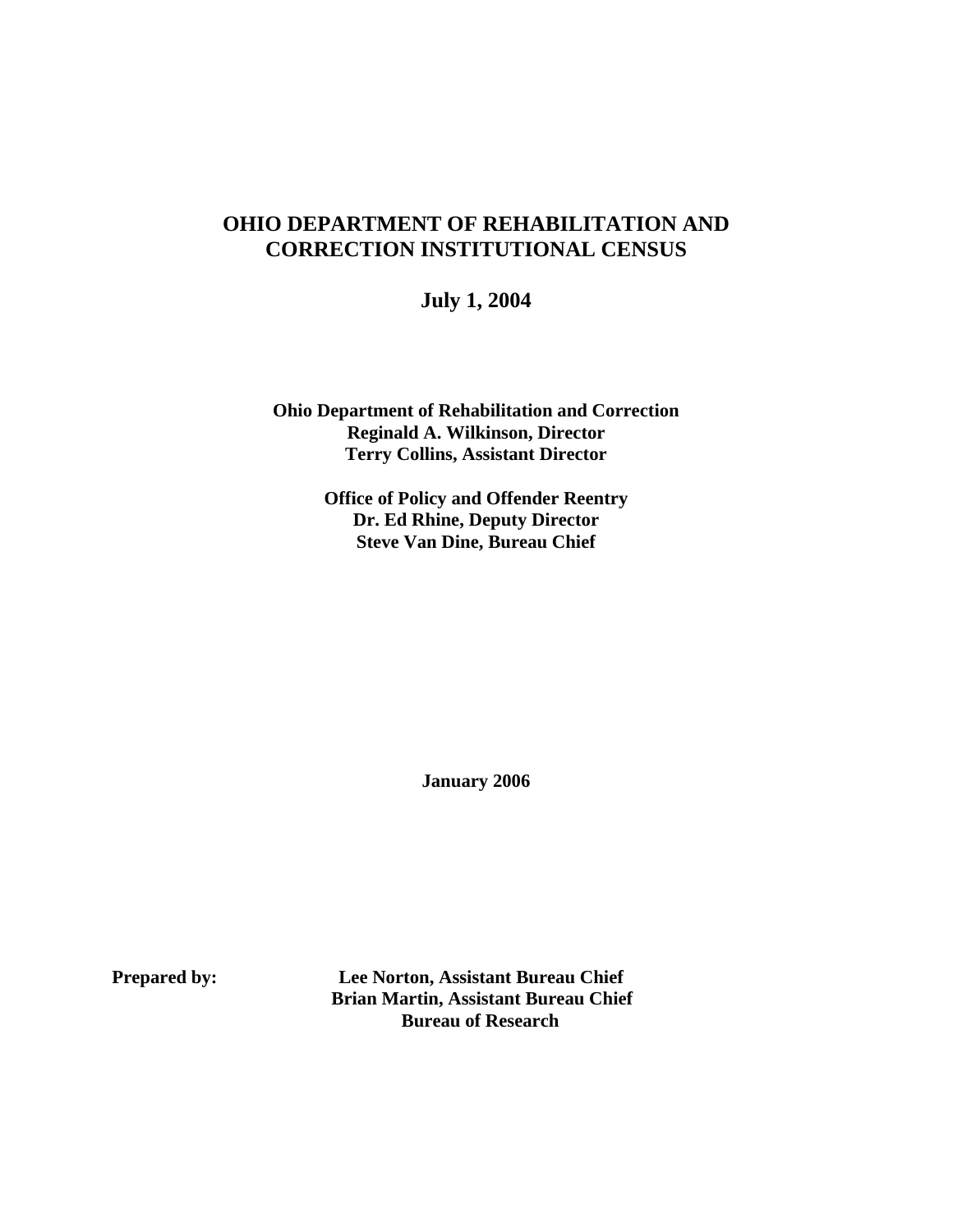#### **JULY 1, 2004 CENSUS OF ODRC INSTITUTIONAL POPULATION, DEMOGRAPHIC AND OFFENSE SUMMARY**

#### **GENDER: MALE = 41,013 (93.2%) FEMALE = 3,002 (6.8%) TOTAL = 44,015 (100.0%)**

| OHIO COUNTIES WITH THE HIGHEST NUMBER OF | <b>MALE</b> |        | <b>FEMALE</b> |        | <b>TOTAL</b> |        |
|------------------------------------------|-------------|--------|---------------|--------|--------------|--------|
| <b>COMMITTED INMATES</b>                 | N           | %      | N             | %      | N            | %      |
| <b>ICUYAHOGA</b>                         | 8,050       | 19.63  | 568           | 18.92  | 8,618        | 19.58  |
| <b>IFRANKLIN</b>                         | 4,006       | 9.77   | 268           | 8.93   | 4,274        | 9.71   |
| <b>HAMILTON</b>                          | 4.198       | 10.24  | 245           | 8.16   | 4,443        | 10.09  |
| <b>ILUCAS</b>                            | 2,011       | 4.90   | 117           | 3.90   | 2,128        | 4.83   |
| <b>IMONTGOMERY</b>                       | 2.373       | 5.79   | 156           | 5.20   | 2.529        | 5.75   |
| <b>ISUMMIT</b>                           | 2.295       | 5.60   | 212           | 7.06   | 2,507        | 5.70   |
| <b>JALL OTHERS</b>                       | 18,080      | 44.08  | 1,436         | 47.83  | 19,516       | 44.34  |
|                                          |             |        |               |        |              |        |
| <b>ALL INCARCERATED OFFENDERS</b>        | 41,013      | 100.00 | 3,002         | 100.00 | 44,015       | 100.00 |

| RACE/ETHNICITY OF INCARCERATED OFFENDERS              | <b>MALE</b> |        | <b>FEMALE</b> |        | <b>TOTAL</b> |        |  |
|-------------------------------------------------------|-------------|--------|---------------|--------|--------------|--------|--|
|                                                       | N           | %      | N             | $\%$   | N            | %      |  |
| <b>BLACK</b>                                          | 20.171      | 49.18  | 1,228         | 40.91  | 21,399       | 48.62  |  |
| <b>WHITE</b>                                          | 19,681      | 47.99  | 1.736         | 57.83  | 21,417       | 48.66  |  |
| <b>IHISPANIC</b>                                      | 889         | 2.17   | 25            | 0.83   | 914          | 2.08   |  |
| <b>WHITE HISPANIC</b>                                 | 724         | 1.77   | 23            | 0.77   | 747          | 1.70   |  |
| <b>BLACK HISPANIC</b>                                 | 165         | 0.40   |               | 0.07   | 167          | 0.38   |  |
| <b>INATIVE AMERICAN</b>                               | 64          | 0.16   |               | 0.17   | 69           | 0.16   |  |
| <b>ASIAN</b>                                          | 62          | 0.15   | 8             | 0.27   | 70           | 0.16   |  |
| OTHER*                                                | 146         | 0.36   |               | 0.00   | 146          | 0.33   |  |
| INCLUDES HISPANICS OF UNSPECIFIED RACIAL ORIGIN.<br>★ |             |        |               |        |              |        |  |
| <b>ALL INCARCERATED OFFENDERS</b>                     | 41,013      | 100.00 | 3,002         | 100.00 | 44,015       | 100.00 |  |

| AGE OF INCARCERATED OFFENDERS     | <b>MALE</b> |        | <b>FEMALE</b> |        | <b>TOTAL</b> |        |  |
|-----------------------------------|-------------|--------|---------------|--------|--------------|--------|--|
|                                   | N           | %      | N             | %      | N            | %      |  |
| 15-19                             | 963         | 2.35   | 39            | 1.30   | 1,002        | 2.28   |  |
| $20 - 24$                         | 7,451       | 18.17  | 415           | 13.82  | 7,866        | 17.87  |  |
| 25-29                             | 7,349       | 17.92  | 494           | 16.46  | 7,843        | 17.82  |  |
| 30-34                             | 6,326       | 15.43  | 535           | 17.82  | 6,861        | 15.59  |  |
| 35-39                             | 5,403       | 13.18  | 531           | 17.69  | 5,934        | 13.48  |  |
| 40-44                             | 5,137       | 12.53  | 466           | 15.52  | 5,603        | 12.73  |  |
| 45-49                             | 3,789       | 9.24   | 293           | 9.76   | 4,082        | 9.27   |  |
| 50-54                             | 2,218       | 5.41   | 132           | 4.40   | 2,350        | 5.34   |  |
| 55-59                             | 1,255       | 3.06   | 54            | 1.80   | 1,309        | 2.97   |  |
| <b>60 AND OVER</b>                | 1,118       | 2.73   | 43            | 1.43   | 1,161        | 2.64   |  |
|                                   |             |        |               |        |              |        |  |
| <b>ALL INCARCERATED OFFENDERS</b> | 41,009      | 100.00 | 3,002         | 100.00 | 44,011       | 100.00 |  |
| $Missing = 4$                     |             |        |               |        |              |        |  |
|                                   |             |        |               |        |              |        |  |
| <b>MEAN AGE</b>                   | 35.00       |        | 35.30         |        | 35.02        |        |  |
| <b>MEDIAN AGE</b>                 | 33          |        | 35            |        | 33           |        |  |

| <b>MOST SERIOUS COMMITMENT OFFENSE TYPE</b>     | <b>MALE</b> |        | <b>FEMALE</b> |                   | <b>TOTAL</b> |              |
|-------------------------------------------------|-------------|--------|---------------|-------------------|--------------|--------------|
|                                                 | N           | $\%$   | N             | $\%$              | N            | %            |
| CRIMES AGAINST PERSONS (EXCLUDING SEX OFFENSES) | 17.847      | 43.52  | 1.196         | 39.84             | 19,043       | 43.26        |
| <b>SEX OFFENSES</b>                             | 7.285       | 17.76  | 108           | 3.60              | 7.393        | 16.80        |
| <b>IBURGLARY OFFENSES</b>                       | 4,176       | 10.18  | 217           | 7.23              | 4,393        | 9.98         |
| <b>IMISCELLANEOUS PROPERTY OFFENSES</b>         | 2.209       | 5.39   | 396           | 13.19             | 2,605        | 5.92         |
| <b>IDRUG OFFENSES</b>                           | 6,256       | 15.25  | 679           | 22.62             | 6.935        | <b>15.76</b> |
| <b>IMOTOR VEHICLE OFFENSES</b>                  | 256         | 0.62   | 14            | 0.47              | 270          | 0.61         |
| <b>IFRAUD OFFENSES</b>                          | 384         | 0.94   | 153           | 5.10              | 537          | 1.22         |
| <b>FIREARM OFFENSES</b>                         | 794         | 1.94   | 37            | 1.23              | 831          | 1.89         |
| lOFFENSES AGAINST JUSTICE/PUBLIC ADMINISTRATION | 1.794       | 4.37   | 202           | 6.73              | 1.996        | 4.53         |
| <b>IOTHER FELONY OFFENSES</b>                   | 12          | 0.03   | O             | 0.00 <sub>l</sub> | 12           | 0.03         |
|                                                 |             |        |               |                   |              |              |
| <b>ALL INCARCERATED OFFENDERS</b>               | 41,013      | 100.00 | 3.002         | 100.00            | 44,015       | 100.00       |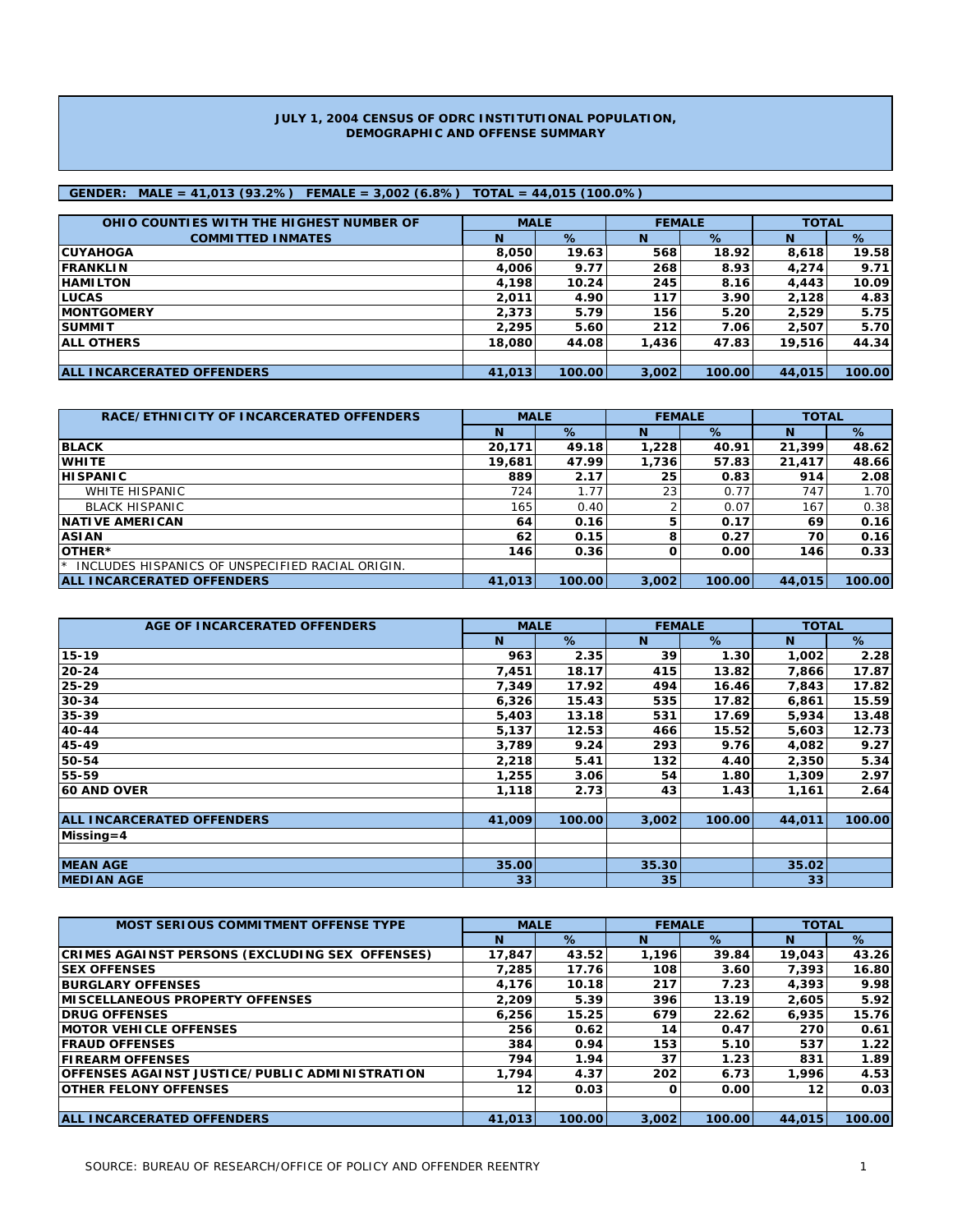### **OHIO DEPARTMENT OF REHABILITATION AND CORRECTION JULY 1, 2004 INSTITUTIONAL CENSUS**

 $\mathcal{L}^{\text{max}}_{\text{max}}$ 

|                                 |             |              |                |              | <b>INCARCERATED OFFENDER'S COUNTY OF COMMITMENT BY SEX AND RACE</b><br><b>ON JULY 1, 2004</b> |              |              |              |                                  |              |                               |                     |
|---------------------------------|-------------|--------------|----------------|--------------|-----------------------------------------------------------------------------------------------|--------------|--------------|--------------|----------------------------------|--------------|-------------------------------|---------------------|
|                                 | <b>MALE</b> |              | <b>FEMALE</b>  |              | <b>BLACK</b>                                                                                  |              | <b>WHITE</b> |              | <b>OTHER</b>                     |              |                               |                     |
| OHIO COUNTY                     | N           | $\%$         | N              |              |                                                                                               | $\%$         | N            | $\%$         | N                                | %            | <b>COUNTY</b><br><b>TOTAL</b> | PERCENT<br>OF TOTAL |
| <b>ADAMS</b>                    | 76          |              | 3              | %<br>0.01    | N<br>$\mathbf 0$                                                                              | 0.00         | 79           | 0.18         | $\mathbf 0$                      | 0.00         | 79                            |                     |
| <b>ALLEN</b>                    | 407         | 0.17<br>0.92 | 26             | 0.06         | 267                                                                                           | 0.61         | 163          | 0.37         | 3                                | 0.01         | 433                           | 0.18<br>0.98        |
| <b>ASHLAND</b>                  | 141         | 0.32         | 9              | 0.02         | 12                                                                                            | 0.03         | 138          | 0.31         | 0                                | 0.00         | 150                           | 0.34                |
| <b>ASHTABULA</b>                | 270         | 0.61         | 19             | 0.04         | 70                                                                                            | 0.16         | 217          | 0.49         | $\overline{2}$                   | 0.00         | 289                           | 0.66                |
| <b>ATHENS</b>                   | 143         | 0.32         | 14             | 0.03         | 9                                                                                             | 0.02         | 147          | 0.33         | $\mathbf{1}$                     | 0.00         | 157                           | 0.36                |
| <b>AUGLAIZE</b>                 | 157         | 0.36         | 9              | 0.02         | 11                                                                                            | 0.02         | 155          | 0.35         | $\mathbf 0$                      | 0.00         | 166                           | 0.38                |
| <b>BELMONT</b>                  | 122         | 0.28         | 11             | 0.02         | 19                                                                                            | 0.04         | 113          | 0.26         | $\mathbf{1}$                     | 0.00         | 133                           | 0.30                |
| <b>BROWN</b>                    | 91          | 0.21         | 5              | 0.01         | 1                                                                                             | 0.00         | 95           | 0.22         | $\circ$                          | 0.00         | 96                            | 0.22                |
| <b>BUTLER</b>                   | 1,049       | 2.38         | 89             | 0.20         | 343                                                                                           | 0.78         | 788          | 1.79         | $\overline{7}$                   | 0.02         | 1,138                         | 2.59                |
| CARROLL<br><b>CHAMPAIGN</b>     | 65<br>131   | 0.15<br>0.30 | 7<br>9         | 0.02<br>0.02 | $\overline{2}$<br>18                                                                          | 0.00<br>0.04 | 70<br>122    | 0.16<br>0.28 | $\mathbf 0$<br>$\mathbf 0$       | 0.00<br>0.00 | 72<br>140                     | 0.16<br>0.32        |
| <b>CLARK</b>                    | 790         | 1.79         | 54             | 0.12         | 374                                                                                           | 0.85         | 464          | 1.05         | 6                                | 0.01         | 844                           | 1.92                |
| <b>CLERMONT</b>                 | 513         | 1.17         | 33             | 0.07         | 24                                                                                            | 0.05         | 521          | 1.18         | $\mathbf{1}$                     | 0.00         | 546                           | 1.24                |
| <b>CLINTON</b>                  | 120         | 0.27         | $\overline{7}$ | 0.02         | 20                                                                                            | 0.05         | 104          | 0.24         | 3                                | 0.01         | 127                           | 0.29                |
| COLUMBIANA                      | 199         | 0.45         | 10             | 0.02         | 18                                                                                            | 0.04         | 189          | 0.43         | $\overline{2}$                   | 0.00         | 209                           | 0.47                |
| <b>COSHOCTON</b>                | 97          | 0.22         | 4              | 0.01         | 16                                                                                            | 0.04         | 85           | 0.19         | $\mathbf 0$                      | 0.00         | 101                           | 0.23                |
| CRAWFORD                        | 92          | 0.21         | 9              | 0.02         | 4                                                                                             | 0.01         | 96           | 0.22         | $\mathbf{1}$                     | 0.00         | 101                           | 0.23                |
| <b>CUYAHOGA</b>                 | 8,050       | 18.29        | 568            | 1.29         | 6,233                                                                                         | 14.16        | 2,333        | 5.30         | 52                               | 0.12         | 8,618                         | 19.58               |
| <b>DARKE</b>                    | 90          | 0.20         | 9              | 0.02         | 5                                                                                             | 0.01         | 94           | 0.21         | $\mathbf 0$                      | 0.00         | 99                            | 0.22                |
| <b>DEFIANCE</b>                 | 214         | 0.49         | 17             | 0.04         | 37                                                                                            | 0.08         | 188          | 0.43         | 6                                | 0.01         | 231                           | 0.52                |
| <b>DELAWARE</b>                 | 189         | 0.43         | 14             | 0.03         | 54                                                                                            | 0.12         | 148          | 0.34         | $\mathbf{1}$                     | 0.00         | 203                           | 0.46                |
| <b>ERIE</b><br><b>FAIRFIELD</b> | 291<br>253  | 0.66<br>0.57 | 23<br>25       | 0.05<br>0.06 | 173<br>35                                                                                     | 0.39<br>0.08 | 139<br>241   | 0.32<br>0.55 | $\overline{2}$<br>$\overline{2}$ | 0.00<br>0.00 | 314<br>278                    | 0.71<br>0.63        |
| <b>FAYETTE</b>                  | 101         | 0.23         | 6              | 0.01         | 21                                                                                            | 0.05         | 85           | 0.19         | $\mathbf{1}$                     | 0.00         | 107                           | 0.24                |
| <b>FRANKLIN</b>                 | 4,006       | 9.10         | 268            | 0.61         | 2,616                                                                                         | 5.94         | 1,619        | 3.68         | 39                               | 0.09         | 4,274                         | 9.71                |
| <b>FULTON</b>                   | 106         | 0.24         | 5              | 0.01         | 11                                                                                            | 0.02         | 97           | 0.22         | 3                                | 0.01         | 111                           | 0.25                |
| <b>GALLIA</b>                   | 65          | 0.15         | 5              | 0.01         | 12                                                                                            | 0.03         | 58           | 0.13         | $\mathbf 0$                      | 0.00         | 70                            | 0.16                |
| <b>GEAUGA</b>                   | 62          | 0.14         | 6              | 0.01         | 14                                                                                            | 0.03         | 54           | 0.12         | $\mathbf 0$                      | 0.00         | 68                            | 0.15                |
| <b>GREENE</b>                   | 479         | 1.09         | 65             | 0.15         | 162                                                                                           | 0.37         | 373          | 0.85         | 9                                | 0.02         | 544                           | 1.24                |
| <b>GUERNSEY</b>                 | 112         | 0.25         | 4              | 0.01         | 20                                                                                            | 0.05         | 96           | 0.22         | $\mathbf 0$                      | 0.00         | 116                           | 0.26                |
| <b>HAMILTON</b>                 | 4,198       | 9.54         | 245            | 0.56         | 3,207                                                                                         | 7.29         | 1,221        | 2.77         | 15                               | 0.03         | 4,443                         | 10.09               |
| <b>HANCOCK</b>                  | 231         | 0.52         | 18             | 0.04         | 38                                                                                            | 0.09         | 207          | 0.47         | 4                                | 0.01         | 249                           | 0.57                |
| <b>HARDIN</b>                   | 64          | 0.15         | $\overline{7}$ | 0.02         | 6                                                                                             | 0.01         | 65           | 0.15         | $\mathbf 0$                      | 0.00         | 71                            | 0.16                |
| <b>HARRISON</b><br><b>HENRY</b> | 35<br>68    | 0.08<br>0.15 | 0<br>3         | 0.00<br>0.01 | 1<br>5                                                                                        | 0.00<br>0.01 | 34           | 0.08<br>0.15 | 0<br>$\mathbf 0$                 | 0.00<br>0.00 | 35<br>71                      | 0.08<br>0.16        |
| <b>HIGHLAND</b>                 | 112         | 0.25         | 6              | 0.01         | 6                                                                                             | 0.01         | 66<br>112    | 0.25         | $\mathsf{O}$                     | 0.00         | 118                           | 0.27                |
| <b>HOCKING</b>                  | 84          | 0.19         | 8              | 0.02         | 2                                                                                             | 0.00         | 89           | 0.20         | 1                                | 0.00         | 92                            | 0.21                |
| <b>HOLMES</b>                   | 52          | 0.12         | 9              | 0.02         | 0                                                                                             | 0.00         | 61           | 0.14         | $\mathbf 0$                      | 0.00         | 61                            | 0.14                |
| <b>HURON</b>                    | 121         | 0.27         | 5              | 0.01         | 12                                                                                            | 0.03         | 113          | 0.26         | $\mathbf{1}$                     | 0.00         | 126                           | 0.29                |
|                                 | 83          | 0.19         | $\overline{4}$ | 0.01         | 2                                                                                             | 0.00         | 85           | 0.19         | 0                                | 0.00         | 87                            | 0.20                |
| JACKSON<br>JEFFERSON            | 220         | 0.50         | 15             | 0.03         | 103                                                                                           | 0.23         | 131          | 0.30         | $\mathbf{1}$                     | 0.00         | 235                           | 0.53                |
| <b>KNOX</b>                     | 105         | 0.24         | 7              | 0.02         | 4                                                                                             | 0.01         | 107          | 0.24         | $\mathbf{1}$                     | 0.00         | 112                           | 0.25                |
| LAKE                            | 515         | 1.17         | 58             | 0.13         | 179                                                                                           | 0.41         | 392          | 0.89         | $\sqrt{2}$                       | 0.00         | 573                           | 1.30                |
| <b>LAWRENCE</b>                 | 191         | 0.43         | 13             | 0.03         | 29                                                                                            | 0.07         | 174          | 0.40         | $\mathbf{1}$                     | 0.00         | 204                           | 0.46                |
| <b>LICKING</b><br>LOGAN         | 435<br>139  | 0.99<br>0.32 | 30<br>8        | 0.07<br>0.02 | 85<br>30                                                                                      | 0.19<br>0.07 | 377<br>117   | 0.86<br>0.27 | 3<br>$\mathbf 0$                 | 0.01<br>0.00 | 465<br>147                    | 1.06                |
| LORAIN                          | 1,218       | 2.77         | 87             | 0.20         | 582                                                                                           |              |              | 1.62         | 11                               | 0.02         | 1,305                         | 0.33<br>2.96        |
| <b>LUCAS</b>                    | 2,011       | 4.57         | 117            | 0.27         | 1,220                                                                                         | 1.32<br>2.77 | 712<br>871   | 1.98         | 37                               | 0.08         | 2,128                         | 4.83                |
| <b>MADISON</b>                  | 98          | 0.22         | 14             | 0.03         | 25                                                                                            | 0.06         | 86           | 0.20         | $\mathbf{1}$                     | 0.00         | 112                           | 0.25                |
| <b>MAHONING</b>                 | 674         | 1.53         | 37             | 0.08         | 471                                                                                           | 1.07         | 238          | 0.54         | 2                                | 0.00         | 711                           | 1.62                |
| <b>MARION</b>                   | 284         | 0.65         | 25             | 0.06         | 76                                                                                            | 0.17         | 232          | 0.53         | $\mathbf{1}$                     | 0.00         | 309                           | 0.70                |
| <b>MEDINA</b>                   | 252         | 0.57         | 20             | 0.05         | 25                                                                                            | 0.06         | 244          | 0.55         | 3                                | 0.01         | 272                           | 0.62                |
| <b>MEIGS</b>                    | 55          | 0.12         | $\overline{2}$ | 0.00         | $\overline{7}$                                                                                | 0.02         | 50           | 0.11         | 0                                | 0.00         | 57                            | 0.13                |

п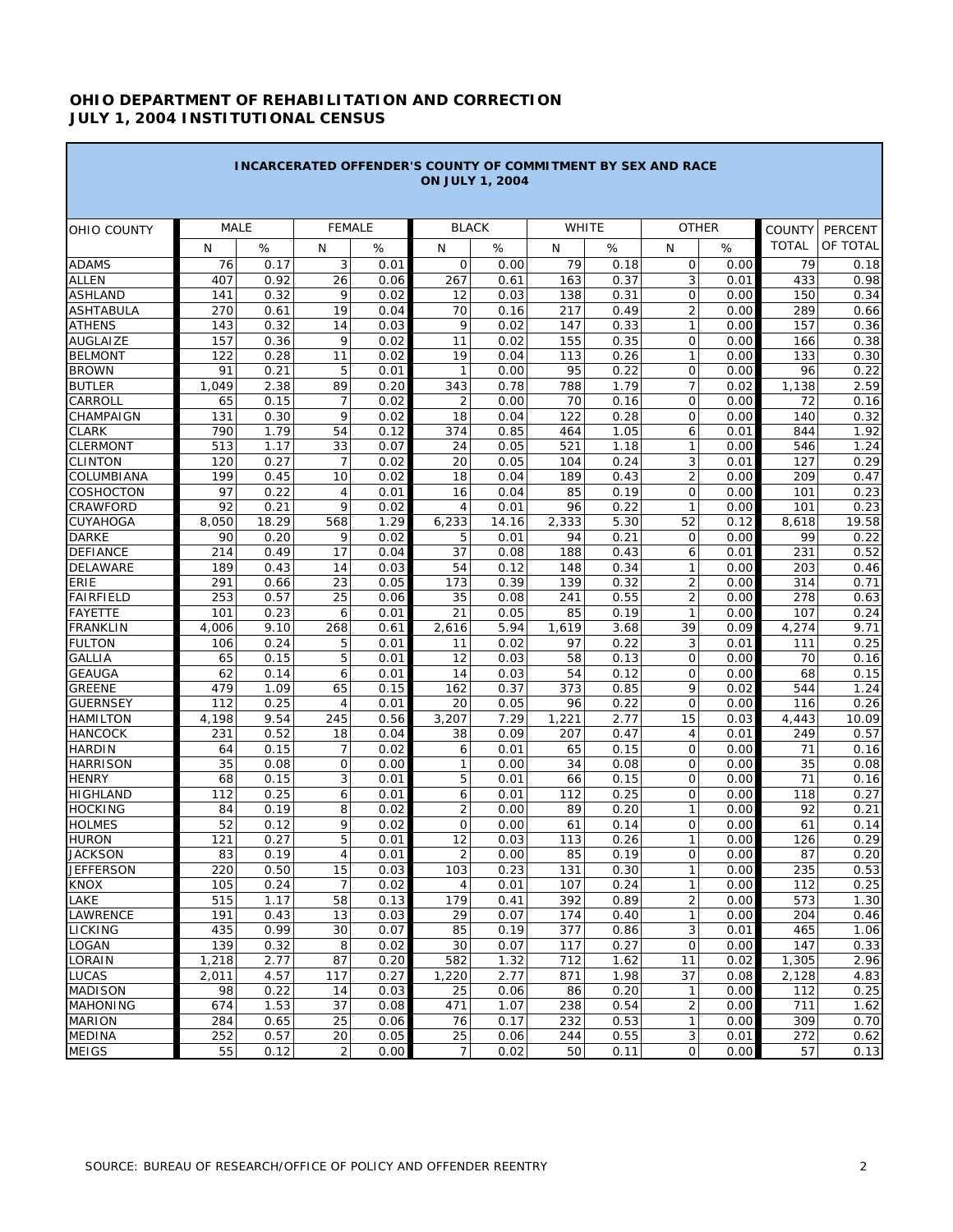|                     |             |       |                |      | <b>INCARCERATED OFFENDER'S COUNTY OF COMMITMENT BY SEX AND RACE</b> | <b>ON JULY 1, 2004</b><br>(continued) |        |       |                |      |                |                |
|---------------------|-------------|-------|----------------|------|---------------------------------------------------------------------|---------------------------------------|--------|-------|----------------|------|----------------|----------------|
| OHIO COUNTY         | <b>MALE</b> |       | <b>FEMALE</b>  |      | <b>BLACK</b>                                                        |                                       |        | WHITE | <b>OTHER</b>   |      | <b>COUNTY</b>  | <b>PERCENT</b> |
|                     | N           | %     | N              | %    | N                                                                   | %                                     | N      | %     | N              | %    | <b>TOTAL</b>   | OF TOTAL       |
| <b>MERCER</b>       | 70          | 0.16  | $\mathbf{1}$   | 0.00 | 5                                                                   | 0.01                                  | 63     | 0.14  | 3              | 0.01 | 71             | 0.16           |
| <b>MIAMI</b>        | 275         | 0.62  | 31             | 0.07 | 64                                                                  | 0.15                                  | 242    | 0.55  | $\mathbf 0$    | 0.00 | 306            | 0.70           |
| <b>MONROE</b>       | 34          | 0.08  | $\overline{0}$ | 0.00 | $\overline{2}$                                                      | 0.00                                  | 32     | 0.07  | $\mathbf 0$    | 0.00 | 34             | 0.08           |
| <b>MONTGOMERY</b>   | 2,373       | 5.39  | 156            | 0.35 | 1,507                                                               | 3.42                                  | 1,013  | 2.30  | 9              | 0.02 | 2,529          | 5.75           |
| <b>MORGAN</b>       | 27          | 0.06  | $\overline{2}$ | 0.00 | 3                                                                   | 0.01                                  | 26     | 0.06  | $\mathbf 0$    | 0.00 | 29             | 0.07           |
| <b>MORROW</b>       | 56          | 0.13  | 3              | 0.01 | $\mathbf 0$                                                         | 0.00                                  | 59     | 0.13  | $\mathbf 0$    | 0.00 | 59             | 0.13           |
| <b>MUSKINGUM</b>    | 300         | 0.68  | 33             | 0.07 | 89                                                                  | 0.20                                  | 241    | 0.55  | 3              | 0.01 | 333            | 0.76           |
| <b>NOBLE</b>        | 10          | 0.02  | 1              | 0.00 | $\mathbf{O}$                                                        | 0.00                                  | 11     | 0.02  | 0              | 0.00 | 11             | 0.02           |
| <b>OTTAWA</b>       | 50          | 0.11  | $\overline{4}$ | 0.01 | 15                                                                  | 0.03                                  | 39     | 0.09  | $\mathbf 0$    | 0.00 | 54             | 0.12           |
| PAULDING            | 70          | 0.16  | 5              | 0.01 | 5                                                                   | 0.01                                  | 70     | 0.16  | $\mathbf 0$    | 0.00 | 75             | 0.17           |
| <b>PERRY</b>        | 86          | 0.20  | $\overline{7}$ | 0.02 | 3                                                                   | 0.01                                  | 90     | 0.20  | 0              | 0.00 | 93             | 0.21           |
| PICKAWAY            | 198         | 0.45  | 18             | 0.04 | 24                                                                  | 0.05                                  | 191    | 0.43  | $\mathbf{1}$   | 0.00 | 216            | 0.49           |
| PIKE                | 39          | 0.09  | $\overline{4}$ | 0.01 | 3                                                                   | 0.01                                  | 40     | 0.09  | $\Omega$       | 0.00 | 43             | 0.10           |
| <b>PORTAGE</b>      | 266         | 0.60  | 25             | 0.06 | 69                                                                  | 0.16                                  | 222    | 0.50  | 0              | 0.00 | 291            | 0.66           |
| PREBLE              | 86          | 0.20  | 6              | 0.01 | 8                                                                   | 0.02                                  | 81     | 0.18  | 3              | 0.01 | 92             | 0.21           |
| <b>PUTNAM</b>       | 76          | 0.17  | $\overline{4}$ | 0.01 | 9                                                                   | 0.02                                  | 69     | 0.16  | $\overline{2}$ | 0.00 | 80             | 0.18           |
| <b>RICHLAND</b>     | 499         | 1.13  | 31             | 0.07 | 232                                                                 | 0.53                                  | 297    | 0.67  | 1              | 0.00 | 530            | 1.20           |
| <b>ROSS</b>         | 187         | 0.42  | 15             | 0.03 | 48                                                                  | 0.11                                  | 154    | 0.35  | $\Omega$       | 0.00 | 202            | 0.46           |
| SANDUSKY            | 173         | 0.39  | 21             | 0.05 | 73                                                                  | 0.17                                  | 121    | 0.27  | $\Omega$       | 0.00 | 194            | 0.44           |
| <b>SCIOTO</b>       | 410         | 0.93  | 46             | 0.10 | 72                                                                  | 0.16                                  | 383    | 0.87  | $\mathbf{1}$   | 0.00 | 456            | 1.04           |
| <b>SENECA</b>       | 168         | 0.38  | 9              | 0.02 | 42                                                                  | 0.10                                  | 134    | 0.30  | 1              | 0.00 | 177            | 0.40           |
| <b>SHELBY</b>       | 140         | 0.32  | 10             | 0.02 | 40                                                                  | 0.09                                  | 110    | 0.25  | $\mathbf 0$    | 0.00 | 150            | 0.34           |
| <b>STARK</b>        | 1,520       | 3.45  | 143            | 0.32 | 751                                                                 | 1.71                                  | 906    | 2.06  | 6              | 0.01 | 1,663          | 3.78           |
| <b>SUMMIT</b>       | 2,295       | 5.21  | 212            | 0.48 | 1,362                                                               | 3.09                                  | 1,127  | 2.56  | 18             | 0.04 | 2,507          | 5.70           |
| <b>TRUMBULL</b>     | 576         | 1.31  | 38             | 0.09 | 265                                                                 | 0.60                                  | 347    | 0.79  | $\overline{2}$ | 0.00 | 614            | 1.39           |
| <b>TUSCARAWAS</b>   | 152         | 0.35  | 11             | 0.02 | 21                                                                  | 0.05                                  | 141    | 0.32  | $\mathbf{1}$   | 0.00 | 163            | 0.37           |
| <b>UNION</b>        | 116         | 0.26  | 18             | 0.04 | 5                                                                   | 0.01                                  | 129    | 0.29  | $\mathbf 0$    | 0.00 | 134            | 0.30           |
| <b>VAN WERT</b>     | 67          | 0.15  | 5              | 0.01 | 10                                                                  | 0.02                                  | 61     | 0.14  | 1              | 0.00 | 72             | 0.16           |
| <b>VINTON</b>       | 43          | 0.10  | $\overline{4}$ | 0.01 | $\overline{2}$                                                      | 0.00                                  | 45     | 0.10  | $\mathbf 0$    | 0.00 | 47             | 0.11           |
| <b>WARREN</b>       | 283         | 0.64  | 20             | 0.05 | 37                                                                  | 0.08                                  | 265    | 0.60  | 1              | 0.00 | 303            | 0.69           |
| WASHINGTON          | 154         | 0.35  | 17             | 0.04 | 11                                                                  | 0.02                                  | 159    | 0.36  | 1              | 0.00 | 171            | 0.39           |
| <b>WAYNE</b>        | 155         | 0.35  | 10             | 0.02 | 29                                                                  | 0.07                                  | 135    | 0.31  | $\mathbf{1}$   | 0.00 | 165            | 0.37           |
| <b>WILLIAMS</b>     | 94          | 0.21  | 6              | 0.01 | $\overline{2}$                                                      | 0.00                                  | 96     | 0.22  | $\overline{2}$ | 0.00 | 100            | 0.23           |
| <b>WOOD</b>         | 183         | 0.42  | 10             | 0.02 | 37                                                                  | 0.08                                  | 155    | 0.35  | 1              | 0.00 | 193            | 0.44           |
| <b>WYANDOT</b>      | 52          | 0.12  | 5              | 0.01 | $\overline{4}$                                                      | 0.01                                  | 52     | 0.12  | $\mathbf{1}$   | 0.00 | 57             | 0.13           |
| <b>OUT OF STATE</b> | 4           | 0.01  | $\Omega$       | 0.00 | $\mathbf{1}$                                                        | 0.00                                  | 3      | 0.01  | $\Omega$       | 0.00 | $\overline{4}$ | 0.01           |
| <b>TOTAL</b>        | 41,013      | 93.18 | 3,002          | 6.82 | 21,566                                                              | 49.00                                 | 22,164 | 50.36 | 285            | 0.65 | 44,015         | 100.00         |

# **Figure 1. Counties With Largest Proportion of Inmates**



г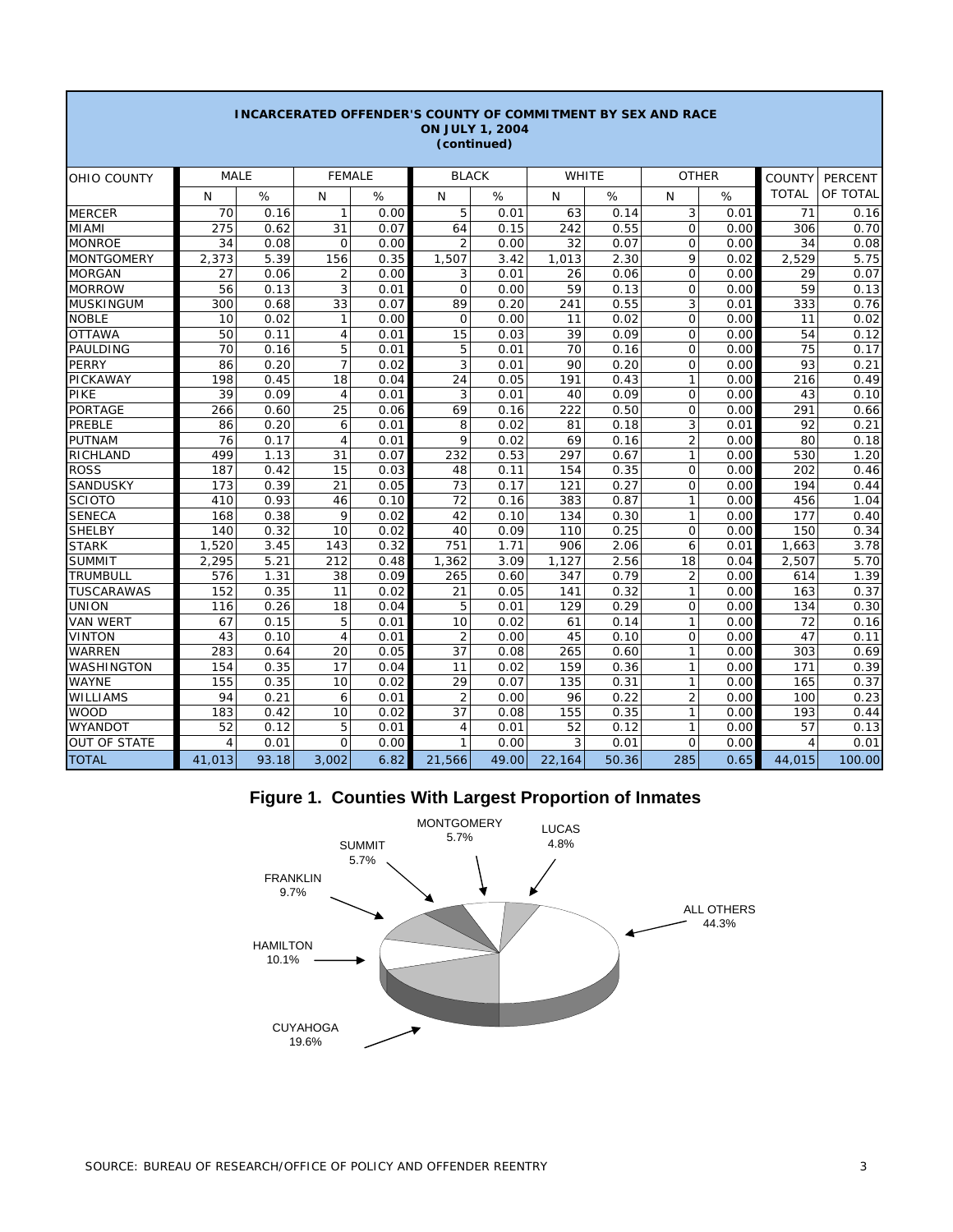| NUMBER OF INCARCERATED OFFENDERS BY RACE/ETHNICITY<br><b>ON JULY 1, 2004</b> |        |             |          |               |              |                |  |  |  |  |  |  |
|------------------------------------------------------------------------------|--------|-------------|----------|---------------|--------------|----------------|--|--|--|--|--|--|
| RACE/ETHNICITY                                                               |        | <b>MALE</b> |          | <b>FEMALE</b> | <b>GROUP</b> | <b>PERCENT</b> |  |  |  |  |  |  |
|                                                                              | N      | %           | N        | %             | <b>TOTAL</b> | OF TOTAL       |  |  |  |  |  |  |
| <b>BLACK</b>                                                                 | 20.171 | 49.18       | 1,228    | 40.91         | 21,399       | 48.62          |  |  |  |  |  |  |
| <b>WHITE</b>                                                                 | 19,681 | 47.99       | 1,736    | 57.83         | 21,417       | 48.66          |  |  |  |  |  |  |
| <b>HISPANIC</b>                                                              | 889    | 2.17        | 25       | 0.83          | 914          | 2.08           |  |  |  |  |  |  |
| <b>WHITE HISPANIC</b>                                                        | 724    | 1.77        | 23       | 0.77          | 747          | 1.70           |  |  |  |  |  |  |
| <b>BLACK HISPANIC</b>                                                        | 165    | 0.40        | 2        | 0.07          | 167          | 0.38           |  |  |  |  |  |  |
| NATIVE AMERICAN                                                              | 64     | 0.16        | 5        | 0.17          | 69           | 0.16           |  |  |  |  |  |  |
| <b>ASIAN</b>                                                                 | 62     | 0.15        | 8        | 0.27          | 70           | 0.16           |  |  |  |  |  |  |
| OTHER*                                                                       | 146    | 0.36        | $\Omega$ | 0.00          | 146          | 0.33           |  |  |  |  |  |  |
| <b>TOTAL</b>                                                                 | 41.013 | 100.00      | 3.002    | 100.00        | 44,015       | 100.00         |  |  |  |  |  |  |

\* INCLUDES HISPANICS OF UNSPECIFIED RACIAL ORIGIN.



| <b>NUMBER OF INCARCERATED OFFENDERS BY AGE</b><br><b>ON JULY 1, 2004</b> |             |        |                |        |              |                |  |  |  |  |  |  |
|--------------------------------------------------------------------------|-------------|--------|----------------|--------|--------------|----------------|--|--|--|--|--|--|
| <b>INMATE AGE</b>                                                        | <b>MALE</b> |        | <b>FEMALE</b>  |        | AGE          | <b>PERCENT</b> |  |  |  |  |  |  |
|                                                                          | N           | %      | N              | %      | <b>TOTAL</b> | OF TOTAL       |  |  |  |  |  |  |
| 16                                                                       | 5           | 0.01   | $\Omega$       | 0.00   | 5            | 0.01           |  |  |  |  |  |  |
| 17                                                                       | 49          | 0.12   | $\overline{2}$ | 0.07   | 51           | 0.12           |  |  |  |  |  |  |
| 18                                                                       | 230         | 0.56   | 9              | 0.30   | 239          | 0.54           |  |  |  |  |  |  |
| 19                                                                       | 679         | 1.66   | 28             | 0.93   | 707          | 1.61           |  |  |  |  |  |  |
| 20                                                                       | 1,145       | 2.79   | 50             | 1.67   | 1,195        | 2.72           |  |  |  |  |  |  |
| $21 - 24$                                                                | 6,306       | 15.38  | 365            | 12.16  | 6,671        | 15.16          |  |  |  |  |  |  |
| $25 - 29$                                                                | 7,349       | 17.92  | 494            | 16.46  | 7,843        | 17.82          |  |  |  |  |  |  |
| $30 - 34$                                                                | 6,326       | 15.43  | 535            | 17.82  | 6,861        | 15.59          |  |  |  |  |  |  |
| $35 - 39$                                                                | 5,403       | 13.18  | 531            | 17.69  | 5,934        | 13.48          |  |  |  |  |  |  |
| $40 - 44$                                                                | 5,137       | 12.53  | 466            | 15.52  | 5,603        | 12.73          |  |  |  |  |  |  |
| $45 - 49$                                                                | 3,789       | 9.24   | 293            | 9.76   | 4,082        | 9.27           |  |  |  |  |  |  |
| $50 - 54$                                                                | 2,218       | 5.41   | 132            | 4.40   | 2,350        | 5.34           |  |  |  |  |  |  |
| $55 - 59$                                                                | 1,255       | 3.06   | 54             | 1.80   | 1,309        | 2.97           |  |  |  |  |  |  |
| $60 - 64$                                                                | 601         | 1.47   | 25             | 0.83   | 626          | 1.42           |  |  |  |  |  |  |
| $65 - 69$                                                                | 280         | 0.68   | $\mathsf{Q}$   | 0.30   | 289          | 0.66           |  |  |  |  |  |  |
| $70 - 74$                                                                | 152         | 0.37   | 5              | 0.17   | 157          | 0.36           |  |  |  |  |  |  |
| $75 - 79$                                                                | 54          | 0.13   | 3              | 0.10   | 57           | 0.13           |  |  |  |  |  |  |
| 80 AND OVER                                                              | 31          | 0.08   | 1              | 0.03   | 32           | 0.07           |  |  |  |  |  |  |
| <b>TOTAL</b>                                                             | 41.009      | 100.00 | 3,002          | 100.00 | 44.011       | 100.00         |  |  |  |  |  |  |
| $Missing = 4$                                                            |             |        |                |        |              |                |  |  |  |  |  |  |
|                                                                          |             |        |                |        |              |                |  |  |  |  |  |  |
| <b>MEAN</b>                                                              | 35.00       |        | 35.30          |        | 35.02        |                |  |  |  |  |  |  |
| <b>MEDIAN</b>                                                            | 33          |        | 35             |        | 33           |                |  |  |  |  |  |  |
| 50 AND OVER                                                              | 4,591       | 11.20  | 229            | 7.63   | 4,820        | 10.95          |  |  |  |  |  |  |
| 18 AND OVER                                                              | 40,955      | 99.87  | 3,000          | 99.93  | 43,955       | 99.87          |  |  |  |  |  |  |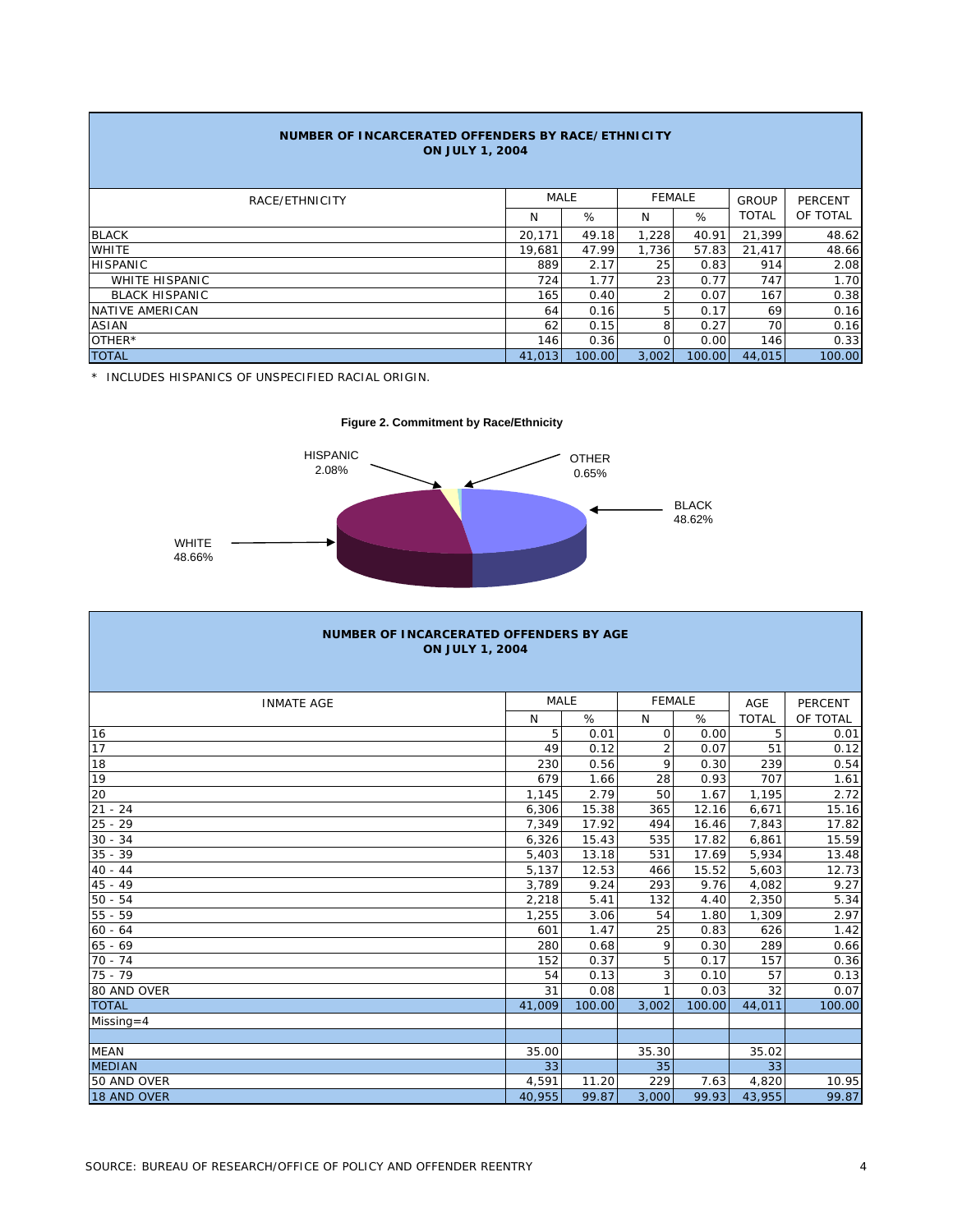| <b>ON JULY 1, 2004</b> |                |              |                     |              |              |              |                     |              |                      |              |                   |                  |
|------------------------|----------------|--------------|---------------------|--------------|--------------|--------------|---------------------|--------------|----------------------|--------------|-------------------|------------------|
|                        |                |              |                     |              |              |              |                     |              |                      |              |                   |                  |
| <b>INMATE AGE</b>      | <b>MALE</b>    |              | <b>FEMALE</b>       |              | <b>BLACK</b> |              | WHITE               |              | <b>OTHER</b>         |              | AGE               | PERCENT          |
| 16                     | N<br>5         | $\%$<br>0.01 | N<br>$\mathsf{O}$   | $\%$<br>0.00 | N<br>3       | $\%$<br>0.01 | N<br>$\overline{2}$ | $\%$<br>0.01 | N<br>0               | %<br>0.00    | <b>TOTAL</b><br>5 | OF TOTAL<br>0.01 |
| 17                     | 49             | 0.12         | 2                   | 0.07         | 34           | 0.16         | 17                  | 0.08         | 0                    | 0.00         | 51                | 0.12             |
| 18                     | 230            | 0.56         | 9                   | 0.30         | 143          | 0.66         | 95                  | 0.43         | $\mathbf{1}$         | 0.35         | 239               | 0.54             |
| 19                     | 679            | 1.66         | 28                  | 0.93         | 371          | 1.72         | 331                 | 1.49         | 5                    | 1.75         | 707               | 1.61             |
| 20                     | 1,145          | 2.79         | 50                  | 1.67         | 671          | 3.11         | 516                 | 2.33         | 8                    | 2.81         | 1,195             | 2.72             |
| 21                     | 1,381          | 3.37         | 71                  | 2.37         | 768          | 3.56         | 682                 | 3.08         | $\overline{c}$       | 0.70         | 1,452             | 3.30             |
| 22<br>23               | 1,567<br>1,669 | 3.82<br>4.07 | 89<br>101           | 2.96<br>3.36 | 896<br>949   | 4.16<br>4.40 | 751<br>810          | 3.39<br>3.65 | 9<br>11              | 3.16<br>3.86 | 1,656<br>1,770    | 3.76<br>4.02     |
| 24                     | 1,689          | 4.12         | 104                 | 3.46         | 953          | 4.42         | 824                 | 3.72         | 16                   | 5.61         | 1,793             | 4.07             |
| 25                     | 1,646          | 4.01         | 111                 | 3.70         | 970          | 4.50         | 779                 | 3.52         | 8                    | 2.81         | 1,757             | 3.99             |
| 26                     | 1,541          | 3.76         | 115                 | 3.83         | 882          | 4.09         | 765                 | 3.45         | 9                    | 3.16         | 1,656             | 3.76             |
| 27                     | 1,459          | 3.56         | 89                  | 2.96         | 853          | 3.96         | 672                 | 3.03         | 23                   | 8.07         | 1,548             | 3.52             |
| 28                     | 1,348          | 3.29         | 90                  | 3.00         | 784          | 3.64         | 643                 | 2.90         | 11                   | 3.86         | 1,438             | 3.27             |
| 29<br>30               | 1,355<br>1,272 | 3.30<br>3.10 | 89<br>108           | 2.96<br>3.60 | 783<br>745   | 3.63<br>3.45 | 651<br>619          | 2.94<br>2.79 | 10<br>16             | 3.51<br>5.61 | 1,444<br>1,380    | 3.28<br>3.14     |
| 31                     | 1,217          | 2.97         | 107                 | 3.56         | 698          | 3.24         | 617                 | 2.78         | 9                    | 3.16         | 1,324             | 3.01             |
| 32                     | 1,294          | 3.16         | 112                 | 3.73         | 738          | 3.42         | 657                 | 2.96         | 11                   | 3.86         | 1,406             | 3.19             |
| 33                     | 1,325          | 3.23         | 102                 | 3.40         | 697          | 3.23         | 723                 | 3.26         | $\overline{7}$       | 2.46         | 1,427             | 3.24             |
| 34                     | 1,218          | 2.97         | 106                 | 3.53         | 627          | 2.91         | 691                 | 3.12         | 6                    | 2.11         | 1,324             | 3.01             |
| 35<br>36               | 1,118<br>1,045 | 2.73<br>2.55 | 107<br>92           | 3.56<br>3.06 | 582<br>538   | 2.70<br>2.49 | 638<br>593          | 2.88<br>2.68 | 5                    | 1.75<br>2.11 | 1,225             | 2.78<br>2.58     |
| 37                     | 1,097          | 2.68         | 115                 | 3.83         | 570          | 2.64         | 641                 | 2.89         | 6<br>$\mathbf{1}$    | 0.35         | 1,137<br>1,212    | 2.75             |
| 38                     | 1,102          | 2.69         | 117                 | 3.90         | 559          | 2.59         | 650                 | 2.93         | 10                   | 3.51         | 1,219             | 2.77             |
| 39                     | 1,041          | 2.54         | 100                 | 3.33         | 500          | 2.32         | 634                 | 2.86         | $\overline{7}$       | 2.46         | 1,141             | 2.59             |
| 40                     | 1,104          | 2.69         | 103                 | 3.43         | 502          | 2.33         | 697                 | 3.15         | 8                    | 2.81         | 1,207             | 2.74             |
| 41                     | 1,014          | 2.47         | 106                 | 3.53         | 509          | 2.36         | 607                 | 2.74         | 4                    | 1.40         | 1,120             | 2.54             |
| 42                     | 991<br>1,037   | 2.42<br>2.53 | 78<br>96            | 2.60<br>3.20 | 466<br>495   | 2.16<br>2.30 | 593<br>631          | 2.68<br>2.85 | 10<br>$\overline{7}$ | 3.51<br>2.46 | 1,069<br>1,133    | 2.43<br>2.57     |
| 43<br>44               | 991            | 2.42         | 83                  | 2.76         | 529          | 2.45         | 538                 | 2.43         | $\overline{7}$       | 2.46         | 1,074             | 2.44             |
| 45                     | 895            | 2.18         | 91                  | 3.03         | 447          | 2.07         | 531                 | 2.40         | 8                    | 2.81         | 986               | 2.24             |
| 46                     | 814            | 1.98         | 45                  | 1.50         | 386          | 1.79         | 464                 | 2.09         | 9                    | 3.16         | 859               | 1.95             |
| 47                     | 783            | 1.91         | 57                  | 1.90         | 388          | 1.80         | 448                 | 2.02         | $\overline{4}$       | 1.40         | 840               | 1.91             |
| 48                     | 684            | 1.67         | 49                  | 1.63         | 355          | 1.65         | 377                 | 1.70         | $\mathbf{1}$         | 0.35         | 733               | 1.67             |
| 49<br>50               | 613<br>579     | 1.49<br>1.41 | 51<br>29            | 1.70<br>0.97 | 313<br>300   | 1.45<br>1.39 | 347<br>303          | 1.57<br>1.37 | $\overline{4}$<br>5  | 1.40<br>1.75 | 664<br>608        | 1.51<br>1.38     |
| 51                     | 487            | 1.19         | 29                  | 0.97         | 244          | 1.13         | 266                 | 1.20         | 6                    | 2.11         | 516               | 1.17             |
| 52                     | 424            | 1.03         | 34                  | 1.13         | 205          | 0.95         | 251                 | 1.13         | $\overline{c}$       | 0.70         | 458               | 1.04             |
| 53                     | 381            | 0.93         | 19                  | 0.63         | 170          | 0.79         | 229                 | 1.03         | $\mathbf{1}$         | 0.35         | 400               | 0.91             |
| 54                     | 347            | 0.85         | 21                  | 0.70         | 149          | 0.69         | 217                 | 0.98         | $\overline{2}$       | 0.70         | 368               | 0.84             |
| 55                     | 312            | 0.76         | 12                  | 0.40         | 112          | 0.52         | 209                 | 0.94         | 3                    | 1.05         | 324               | 0.74             |
| 56<br>57               | 288<br>266     | 0.70<br>0.65 | 13<br>13            | 0.43<br>0.43 | 113<br>99    | 0.52<br>0.46 | 187<br>179          | 0.84<br>0.81 | 1<br>$\mathbf{1}$    | 0.35<br>0.35 | 301<br>279        | 0.68<br>0.63     |
| 58                     | 220            | 0.54         | 9                   | 0.30         | 89           | 0.41         | 137                 | 0.62         | 3                    | 1.05         | 229               | 0.52             |
| 59                     | 169            | 0.41         | $\overline{7}$      | 0.23         | 59           | 0.27         | 116                 | 0.52         | $\mathbf{1}$         | 0.35         | 176               | 0.40             |
| 60                     | 150            | 0.37         | 6                   | 0.20         | 49           | 0.23         | 106                 | 0.48         | $\mathbf{1}$         | 0.35         | 156               | 0.35             |
| 61                     | 151            | 0.37         | 4                   | 0.13         | 43           | 0.20         | 112                 | 0.51         | 0                    | 0.00         | 155               | 0.35             |
| 62                     | 118            | 0.29         | 10                  | 0.33         | 45           | 0.21         | 82                  | 0.37         | $\mathbf{1}$         | 0.35<br>0.00 | 128               | 0.29             |
| 63<br>64               | 90<br>92       | 0.22<br>0.22 | 3<br>2              | 0.10<br>0.07 | 31<br>24     | 0.14<br>0.11 | 62<br>69            | 0.28<br>0.31 | 0<br>$\mathbf{1}$    | 0.35         | 93<br>94          | 0.21<br>0.21     |
| 65                     | 59             | 0.14         | 2                   | 0.07         | 6            | 0.03         | 55                  | 0.25         | $\mathbf 0$          | 0.00         | 61                | 0.14             |
| 66                     | 62             | 0.15         | 1                   | 0.03         | 17           | 0.08         | 44                  | 0.20         | $\boldsymbol{2}$     | 0.70         | 63                | 0.14             |
| 67                     | 57             | 0.14         | 2                   | 0.07         | 19           | 0.09         | 39                  | 0.18         | $\mathbf{1}$         | 0.35         | 59                | 0.13             |
| 68                     | 50             | 2.00         | $\overline{2}$      | 0.07         | 11           | 0.05         | 41                  | 0.19         | 0                    | 0.00         | 52                | 0.12             |
| 69<br>70               | 52             | 0.13         | 2                   | 0.07         | 13           | 0.06         | 40                  | 0.18         | $\mathbf{1}$         | 0.35         | 54                | 0.12             |
| 71 AND OVER            | 28<br>209      | 0.07<br>0.51 | $\overline{c}$<br>7 | 0.07<br>0.23 | 8<br>54      | 0.04<br>0.25 | 22<br>162           | 0.10<br>0.73 | 0<br>0               | 0.00<br>0.00 | 30<br>216         | 0.07<br>0.49     |
| <b>TOTAL</b>           | 41,009         | 100.00       | 3,002               | 100.00       | 21,564       | 100.00       | 22,162              | 100.00       | 285                  | 100.00       | 44,011            | 100.00           |
| $Missing = 4$          |                |              |                     |              |              |              |                     |              |                      |              |                   |                  |
|                        |                |              |                     |              |              |              |                     |              |                      |              |                   |                  |
| <b>MEAN</b>            | 35.00          |              | 35.30               |              | 33.80        |              | 36.21               |              | 34.86                |              | 35.02             |                  |
| <b>MEDIAN</b>          | 33             |              | 35                  |              | 32           |              | 35                  |              | 32                   |              | 33                |                  |

**AGE OF INCARCERATED OFFENDERS BY SEX AND RACE**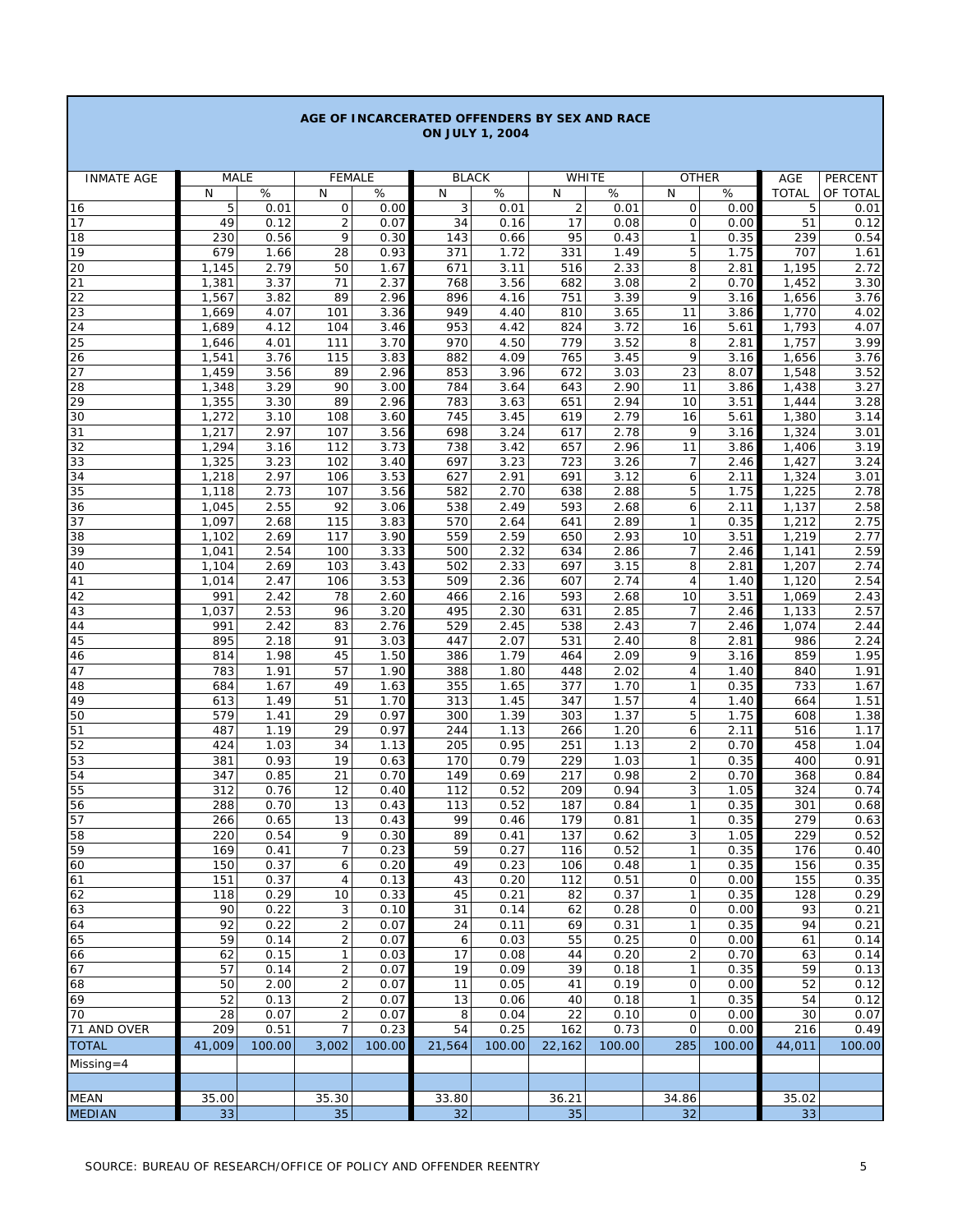| NUMBER OF INCARCERATED SENATE BILL 2* (SB2) OFFENDERS, BY FELONY LEVEL OF MOST<br>SERIOUS CONVICTION OFFENSE, GENDER AND LENGTH OF AGGREGATE SENTENCE,<br><b>ON JULY 1, 2004</b> |              |        |                                              |            |            |               |        |                      |                                              |            |        |        |  |
|----------------------------------------------------------------------------------------------------------------------------------------------------------------------------------|--------------|--------|----------------------------------------------|------------|------------|---------------|--------|----------------------|----------------------------------------------|------------|--------|--------|--|
| FELONY/SENTENCE CATEGORY                                                                                                                                                         | MALE         |        | MINIMUM, AVERAGE AND                         |            |            | <b>FEMALE</b> |        | MINIMUM, AVERAGE AND | <b>TOTAL</b>                                 |            |        |        |  |
|                                                                                                                                                                                  |              |        | <b>MAXIMUM SENTENCE</b><br>TERM (IN MONTHS)* |            |            |               |        |                      | <b>MAXIMUM SENTENCE</b><br>TERM (IN MONTHS)* |            |        |        |  |
|                                                                                                                                                                                  | <sup>N</sup> | %      | <b>MIN</b>                                   | <b>AVG</b> | <b>MAX</b> | N             | %      | <b>MIN</b>           | <b>AVG</b>                                   | <b>MAX</b> | N      | %      |  |
| <b>DEATH</b>                                                                                                                                                                     | 49           | 0.16   | NA.                                          | NA         | NA.        |               | 0.04   | NA.                  | NA                                           | NA         | 50     | 0.15   |  |
| LIFE.                                                                                                                                                                            | 1.272        | 4.11   | <b>NA</b>                                    | <b>NA</b>  | NA         | 70            | 2.67   | NA.                  | <b>NA</b>                                    | <b>NA</b>  | 1,342  | 3.99   |  |
| <b>FIRST</b>                                                                                                                                                                     | 8.036        | 25.94  | 36.00                                        | 108.70     | 1.620.00   | 414           | 15.77  | 36.00                | 89.45                                        | 636.00     | 8,450  | 25.15  |  |
| <b>SECOND</b>                                                                                                                                                                    | 7.023        | 22.67  | 12.00                                        | 60.97      | 810.00     | 426           | 16.22  | 24.00                | 50.84                                        | 264.00     | 7,449  | 22.17  |  |
| THIRD                                                                                                                                                                            | 6,707        | 21.65  | 6.00                                         | 41.95      | 414.00     | 582           | 22.16  | 12.00                | 34.12                                        | 300.00     | 7,289  | 21.69  |  |
| <b>FOURTH</b>                                                                                                                                                                    | 3,941        | 12.72  | 6.00                                         | 22.67      | 301.00     | 399           | 15.19  | 6.00                 | 18.16                                        | 180.00     | 4,340  | 12.92  |  |
| <b>FIFTH</b>                                                                                                                                                                     | 3.950        | 12.75  | 6.00                                         | 17.87      | 366.00     | 734           | 27.95  | 6.00                 | 12.80                                        | 118.00     | 4.684  | 13.94  |  |
| TOTAL SENATE BILL 2                                                                                                                                                              | 30.978       | 100.00 |                                              |            |            | 2.626         | 100.00 |                      |                                              |            | 33.604 | 100.00 |  |
| PCT. OF TOTAL INCARCERATED                                                                                                                                                       |              | 70.38  |                                              |            |            |               | 5.97   |                      |                                              |            |        | 76.34  |  |

\* INCLUDES 'HYBRID' COMMITMENTS WITH BOTH PRE-SB2 AND SB2 OFFENSES AND SENTENCE STRUCTURE. BASED ON AGGREGATE MINIMUM TERMS FOR CASES WITH COMBINED INDETERMINATE SENTENCES. UNCONVENTIONAL MINIMUM TERMS WERE VERIFIED THROUGH PSI'S.

| NUMBER OF INCARCERATED PRE-SB2 OFFENDERS, BY FELONY LEVEL OF MOST<br>SERIOUS CONVICTION OFFENSE, GENDER AND LENGTH OF AGGREGATE SENTENCE,<br><b>ON JULY 1, 2004</b> |        |             |                         |                      |               |          |        |                      |                         |              |        |        |  |
|---------------------------------------------------------------------------------------------------------------------------------------------------------------------|--------|-------------|-------------------------|----------------------|---------------|----------|--------|----------------------|-------------------------|--------------|--------|--------|--|
| FELONY/SENTENCE CATEGORY                                                                                                                                            |        | <b>MALE</b> |                         | MINIMUM, AVERAGE AND | <b>FEMALE</b> |          |        | MINIMUM, AVERAGE AND |                         | <b>TOTAL</b> |        |        |  |
|                                                                                                                                                                     |        |             | <b>MAXIMUM SENTENCE</b> |                      |               |          |        |                      | <b>MAXIMUM SENTENCE</b> |              |        |        |  |
|                                                                                                                                                                     |        |             |                         | TERM (IN MONTHS)*    |               |          |        | TERM (IN MONTHS)*    |                         |              |        |        |  |
|                                                                                                                                                                     | N      | %           | <b>MIN</b>              | AVG                  | <b>MAX</b>    | N        | %      | <b>MIN</b>           | <b>AVG</b>              | <b>MAX</b>   | N      | %      |  |
| <b>DEATH</b>                                                                                                                                                        | 153    | 1.52        | <b>NA</b>               | <b>NA</b>            | <b>NA</b>     | $\Omega$ | 0.00   | <b>NA</b>            | <b>NA</b>               | <b>NA</b>    | 153    | 1.47   |  |
| <b>LIFE</b>                                                                                                                                                         | 3.221  | 32.10       | <b>NA</b>               | <b>NA</b>            | <b>NA</b>     | 157      | 41.76  | <b>NA</b>            | <b>NA</b>               | <b>NA</b>    | 3,378  | 32.45  |  |
| <b>FIRST</b>                                                                                                                                                        | 4.928  | 49.11       | 36.00                   | 146.31               | 3.384.00      | 145      | 38.56  | 12.00                | 109.01                  | 228.00       | 5,073  | 48.73  |  |
| <b>SECOND</b>                                                                                                                                                       | .282   | 12.78       | 24.00                   | 82.24                | 360.00        | 42       | 11.17  | 24.00                | 68.86                   | 156.00       | 324, ا | 12.72  |  |
| <b>ITHIRD INDETERMINATE</b>                                                                                                                                         | 265    | 2.64        | 12.00                   | 63.82                | 228.00        | 12       | 3.19   | 24.00                | 63.00                   | 180.00       | 277    | 2.66   |  |
| THIRD DETERMINATE                                                                                                                                                   | 85     | 0.85        | 12.00                   | 95.61                | 366.00        |          | 1.86   | 18.00                | 58.29                   | 138.00       | 92     | 0.88   |  |
| <b>FOURTH INDETERMINATE</b>                                                                                                                                         | 40     | 0.40        | 6.00                    | 74.98                | 360.00        |          | 0.53   | 54.00                | 81.00                   | 108.00       | 42     | 0.40   |  |
| <b>FOURTH DETERMINATE</b>                                                                                                                                           | 61     | 0.61        | 6.00                    | 53.66                | 222.00        | 11       | 2.93   | 6.00                 | 13.09                   | 30.00        | 72     | 0.69   |  |
| <b>TOTAL PRE-SB2</b>                                                                                                                                                | 10.035 | 100.00      |                         |                      |               | 376      | 100.00 |                      |                         |              | 10,411 | 100.00 |  |
| PCT. OF TOTAL INCARCERATED                                                                                                                                          |        | 22.80       |                         |                      |               |          | 0.85   |                      |                         |              |        | 23.65  |  |

\* FOR INDEFINITE SENTENCE TERMS, THE MINIMUM, AVERAGE AND MAXIMUM VALUES REFER TO THE DISTRIBUTION OF THE AGGREGATE MINIMUM SENTENCE. UNCONVENTIONAL MINIMUM TERMS WERE VERIFIED THROUGH PSI'S.



# **Figure 3. Distribution of Felony Categories for all Incarcerated Offenders (N =44,015)**

### **Figure 4. Hybrid Status for all SB2 Incarcerated Offenders (N = 33,604)**

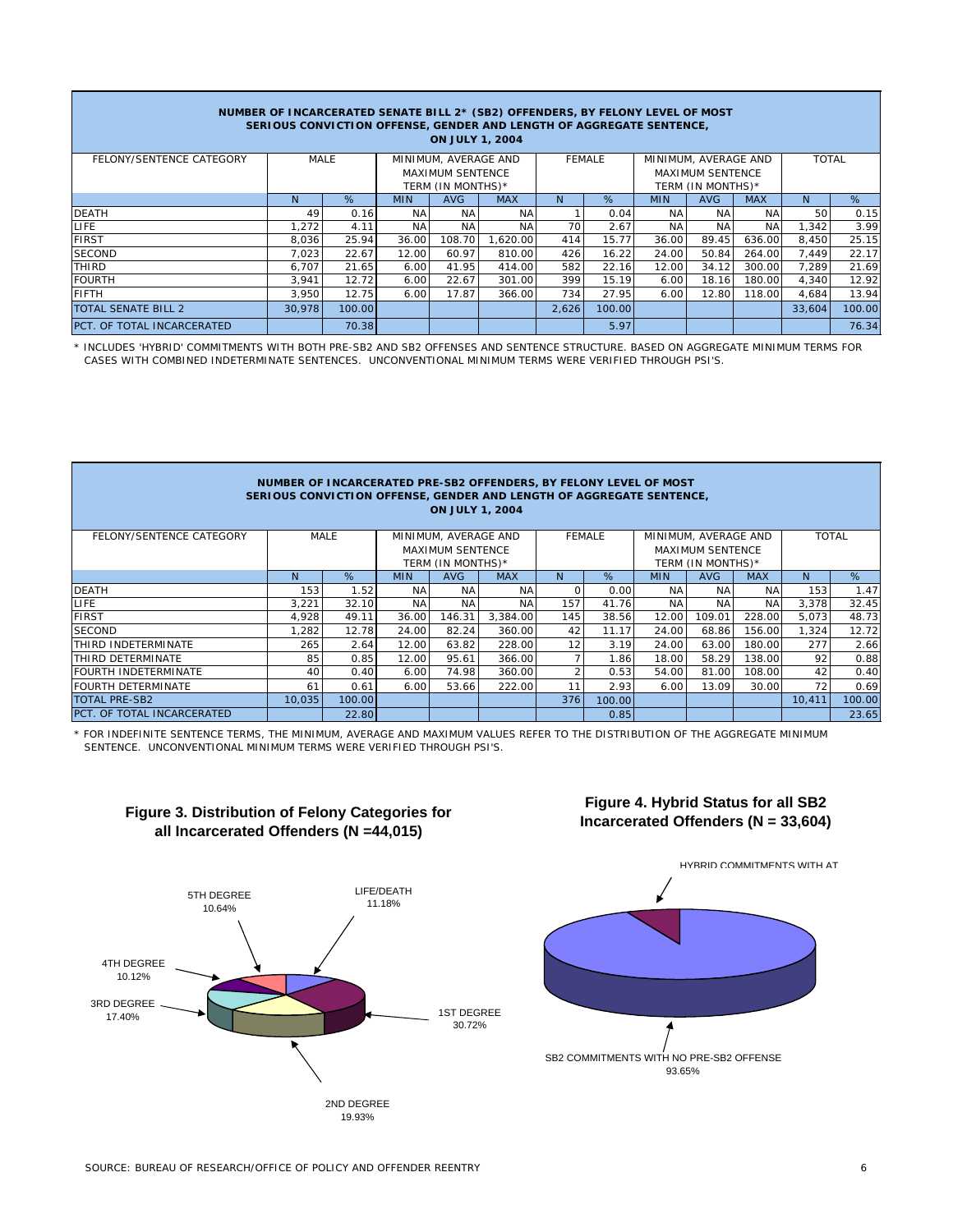| NUMBER OF INCARCERATED OFFENDERS BY MOST SERIOUS COMMITMENT OFFENSE |  |
|---------------------------------------------------------------------|--|
| <b>ON JULY 1, 2004</b>                                              |  |

| MOST SERIOUS OFFENSE*                                     | PRE-SB2        | POST-SB2     |                | PRE-SB2 POST-SB2 | DEPT.        | % OF         |
|-----------------------------------------------------------|----------------|--------------|----------------|------------------|--------------|--------------|
|                                                           | MALE           | MALE         | <b>FEMALE</b>  | FEMALE           | <b>TOTAL</b> | <b>TOTAL</b> |
| <b>CRIMES AGAINST PERSONS (EXCLUDING SEX OFFENSES)</b>    | 5.775          | 12,079       | 292            | 904              | 19,050       | 43.28        |
| ABDUCTION (INCLUDES CHILD STEALING)                       | 25             | 158          | 1              | 3                | 187          | .42          |
| ATTEMPTED ABDUCTION                                       | 0              | 20           | $\mathbf 0$    | $\mathbf 0$      | 20           | .05          |
| AGGRAVATED ARSON                                          | 67             | 179          | 12             | 34               | 292          | .66          |
| ATTEMPTED AGGRAVATED ARSON                                | 6              | 16           | $\mathbf{1}$   | 6                | 29           | .07          |
| AGGRAVATED ASSAULT                                        | 3              | 266          | $\mathbf{1}$   | 30               | 300          | .68          |
| AGGRAVATED MENACING                                       | 0              | 33           | $\Omega$       | $\Omega$         | 33           | .07          |
| AGGRAVATED MURDER                                         | 1,747          | 519          | 73             | 33               | 2,372        | 5.39         |
| ATTEMPTED AGGRAVATED MURDER                               | 51             | 61           | 10             | 10               | 132          | .30          |
| <b>AGGRAVATED RIOT</b>                                    | 1              | 3            | $\Omega$       | $\Omega$         | 4            | .01          |
| AGGRAVATED ROBBERY                                        | 897            | 2,750        | 10             | 120              | 3,777        | 8.58         |
| ATTEMPTED AGGRAVATED ROBBERY                              | 13             | 124          | $\overline{2}$ | 9                | 148          | .34          |
| AGGRAVATED VEHICULAR ASSAULT                              | $\mathbf{1}$   | 160          | $\mathbf{1}$   | 17               | 179          | .41          |
| AGGRAVATED VEHICULAR HOMICIDE                             | 38             | 189          | $\overline{2}$ | 29               | 258          | .59          |
| <b>ASSAULT</b>                                            | 3              | 185          | $\mathbf 0$    | 20               | 208          | .47          |
| CHILD ENDANGERMENT                                        | 16             | 169          | 10             | 71               | 266          | .60          |
| <b>CHILD ENTICEMENT</b>                                   | 0              | $\mathbf{1}$ | $\Omega$       | $\Omega$         | 1            | .00          |
| DOMESTIC VIOLENCE                                         | $\mathbf{1}$   | 321          | $\Omega$       | $\overline{7}$   | 329          | .75          |
| ETHNIC INTIMIDATION                                       | 0              | 1            | $\mathbf 0$    | 0                | 1            | .00          |
| <b>EXTORTION</b>                                          | 0              | 5            | $\mathbf{1}$   | $\overline{2}$   | 8            | .02          |
| FELONIOUS ASSAULT                                         | 417            | 2.100        | 13             | 127              | 2,657        | 6.04         |
| ATTEMPTED FELONIOUS ASSAULT                               | 14             | 302          | $\mathbf{1}$   | 24               | 341          | .77          |
| <b>INVOLUNTARY MANSLAUGHTER</b>                           | 395            | 569          | 46             | 75               | 1,085        | 2.47         |
| KIDNAPPING                                                | 276            | 404          | $\overline{4}$ | 22               | 706          | 1.60         |
| <b>MURDER</b>                                             | 1,243          | 542          | 71             | 36               | 1,892        | 4.30         |
| ATTEMPTED MURDER                                          | 108            | 302          | 6              | 19               | 435          | .99          |
| NONSUPPORT OF DEPENDENTS                                  | 14             | 308          | $\overline{2}$ | 11               | 335          | .76          |
| PATIENT ABUSE/NEGLECT                                     | $\mathbf{1}$   | $\mathbf 0$  | $\Omega$       | $\overline{2}$   | 3            | .01          |
| PERMITTING CHILD ABUSE                                    | $\mathsf{O}$   | $\mathbf{1}$ | $\mathbf 0$    | $\overline{2}$   | 3            | .01          |
| <b>ROBBERY</b>                                            | 196            | 2,092        | 5              | 158              | 2,451        | 5.57         |
| ATTEMPTED ROBBERY                                         | 28             | 81           | $\mathbf{1}$   | 10               | 120          | .27          |
| <b>VOLUNTARY MANSLAUGHTER</b>                             | 214            | 218          | 19             | 27               | 478          | 1.09         |
| <b>SEX OFFENSES**</b>                                     | 3,355          | 3,930        | 48             | 60               | 7,393        | 16.80        |
| COMPELLING PROSTITUTION                                   | 1              | 9            | 1              | 1                | 12           | .03          |
| UNLAWFUL CONDUCT WITH A MINOR                             | 11             | 370          | $\mathbf 0$    | $\overline{7}$   | 388          | .88          |
| ATTEMPTED UNLAWFUL CONDUCT WITH A MINOR                   | $\overline{2}$ | 14           | $\mathbf 0$    | $\mathbf 0$      | 16           | .04          |
| DISSEMINATING MATTER HARMFUL TO JUVENILES                 | $\Omega$       | 6            | $\Omega$       | $\Omega$         | 6            | .01          |
| FAILURE TO NOTIFY POLICE OF ADDRESS CHANGE (SEX OFFENDER) | $\mathbf 0$    | 77           | $\mathbf 0$    | $\mathbf 0$      | 77           | .17          |
| FAILURE TO REGISTER AS A SEX OFFENDER                     | 0              | 9            | $\mathbf 0$    | 1                | 10           | .02          |
| FAILURE TO VERIFY CURRENT ADDRESS (SEX OFFENDER)          | $\Omega$       | 38           | $\mathbf 0$    | $\mathbf{1}$     | 39           | .09          |
| FELONIOUS SEXUAL PENETRATION                              | 249            | 6            | 9              | $\mathbf 0$      | 264          | .60          |
| ATTEMPTED FELONIOUS SEXUAL PENETRATION                    | 73             | $\mathbf 0$  | $\overline{2}$ | $\mathbf 0$      | 75           | .17          |
| <b>GROSS SEXUAL IMPOSITION</b>                            | 79             | 624          | $\mathbf 0$    | 9                | 712          | 1.62         |
| <b>IMPORTUNING</b>                                        | $\mathbf 0$    | 12           | $\mathbf 0$    | $\circ$          | 12           | .03          |
| PANDERING OBSCENITY                                       | 13             | 145          | $\mathbf{1}$   | $\overline{4}$   | 163          | .37          |
| PROMOTING PROSTITUTION                                    | 1              | 4            | $\mathbf 0$    | $\mathbf{1}$     | 6            | .01          |
| <b>RAPE</b>                                               | 2.507          | 1.941        | 30             | 25               | 4,503        | 10.23        |
| ATTEMPTED RAPE                                            | 384            | 230          | 5              | $\Omega$         | 619          | 1.41         |
| <b>SEXUAL BATTERY</b>                                     | 35             | 440          | $\mathsf{O}$   | 5                | 480          | 1.09         |
| SOLICITING                                                | $\mathbf 0$    | 4            | 0              | 6                | 10           | .02          |
| <b>VOYEURISM</b>                                          | $\mathbf 0$    | $\mathbf{1}$ | $\mathbf 0$    | $\mathbf 0$      | 1            | .00          |
| <b>BURGLARY OFFENSES</b>                                  | 647            | 3,529        | 13             | 204              | 4,393        | 9.98         |
| AGGRAVATED BURGLARY                                       | 486            | 743          | 11             | 31               | 1,271        | 2.89         |
| ATTEMPTED AGGRAVATED BURGLARY                             | 17             | 39           | $\circ$        | $\overline{2}$   | 58           | .13          |
| <b>BURGLARY (INCLUDES ATTEMPTS)</b>                       | 144            | 2,747        | $\overline{2}$ | 171              | 3.064        | 6.96         |

\* FOR CRIMES AGAINST PERSONS, SEX OFFENSES AND AGGRAVATED BURGLARY, ATTEMPTED OFFENSES ARE REPORTED SEPARATELY. FOR OTHER CRIMES, ATTEMPTED OFFENSES ARE INCLUDED IN THE PRIMARY CATEGORIES.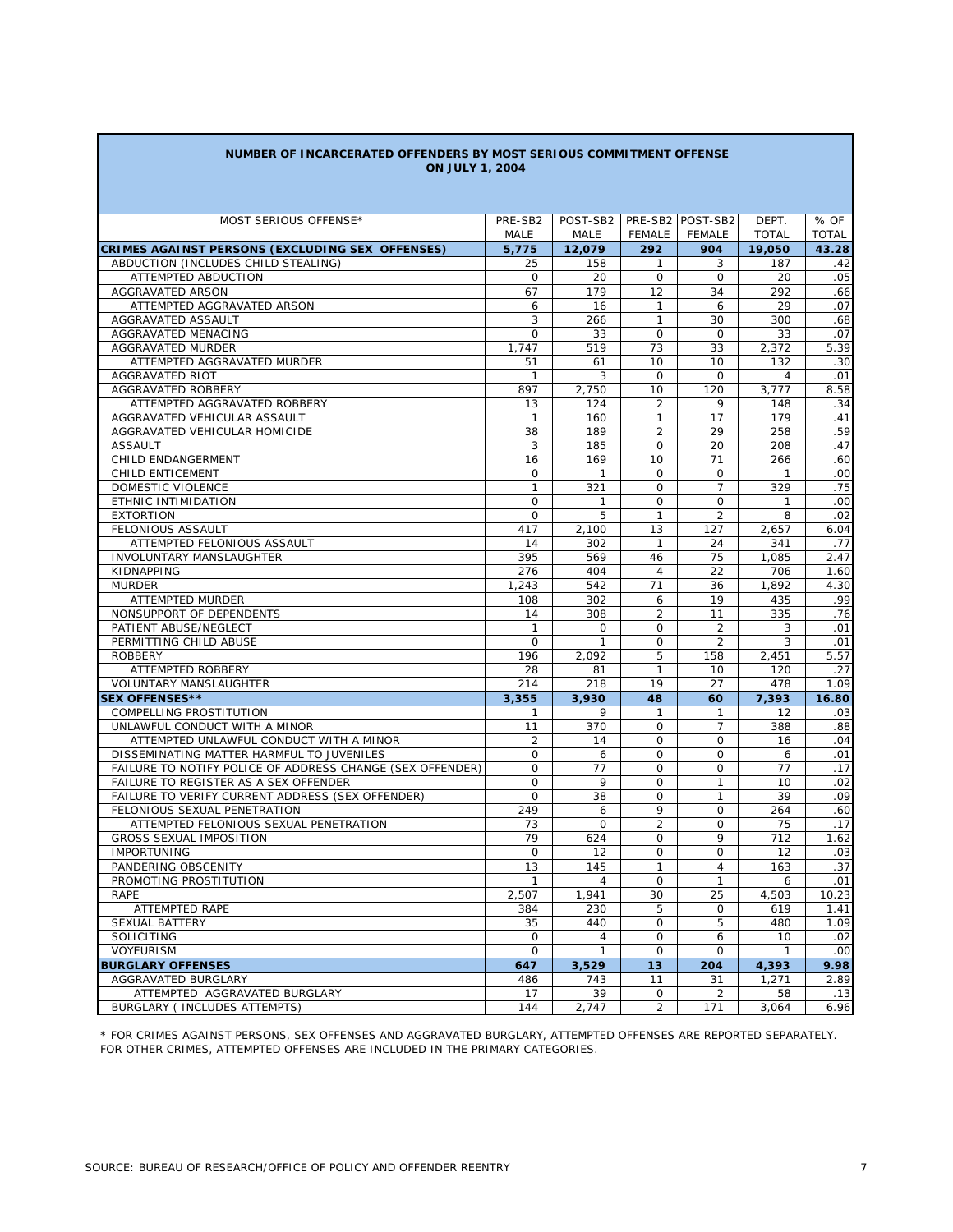| NUMBER OF INCARCERATED OFFENDERS BY MOST SERIOUS COMMITMENT OFFENSE<br><b>ON JULY 1, 2004</b> |                            |                     |                              |                     |                       |               |  |
|-----------------------------------------------------------------------------------------------|----------------------------|---------------------|------------------------------|---------------------|-----------------------|---------------|--|
| (continued)                                                                                   |                            |                     |                              |                     |                       |               |  |
|                                                                                               |                            |                     |                              |                     |                       |               |  |
|                                                                                               |                            |                     |                              |                     |                       |               |  |
| <b>MOST SERIOUS OFFENSE</b>                                                                   | PRE-SB2                    | POST-SB2            |                              | PRE-SB2   POST-SB2  | DEPT.                 | % OF          |  |
| <b>MISCELLANEOUS PROPERTY OFFENSES</b>                                                        | MALE                       | MALE<br>2,135       | FEMALE<br>10 <sub>1</sub>    | FEMALE<br>386       | <b>TOTAL</b><br>2,604 | TOTAL<br>5.92 |  |
| ARSON                                                                                         | 73<br>6                    | 43                  | 0                            | 6                   | 55                    | .12           |  |
| BREAKING AND ENTERING                                                                         | 5                          | 331                 | 0                            | 9                   | 345                   | .78           |  |
| DISRUPTING PUBLIC SERVICES                                                                    | 0                          | 15                  | 0                            | $\mathbf 0$         | 15                    | .03           |  |
| RECEIVING STOLEN PROPERTY                                                                     | 11                         | 703                 | $\mathbf{1}$                 | 108                 | 823                   | 1.87          |  |
| SAFECRACKING                                                                                  | 0                          | 36                  | 0                            | 0                   | 36                    | .08           |  |
| TAMPERING WITH COIN MACHINE                                                                   | $\mathsf{O}$               | 3                   | $\mathbf 0$                  | $\mathsf{O}$        | 3                     | .01           |  |
| <b>THEFT</b>                                                                                  | 50                         | 926                 | 9                            | 258                 | 1,243                 | 2.82          |  |
| UNAUTHORIZED USE OF PROPERTY                                                                  | 0                          | 2                   | $\mathbf 0$                  | 1                   | 3                     | .01           |  |
| UNAUTHORIZED USE OF VEHICLE                                                                   | $\mathbf{1}$               | 24                  | 0                            | $\mathbf{1}$        | 26                    | .06           |  |
| UNLAWFUL USE OF A TELECOMMUNICATIONS DEVICE                                                   | $\mathsf{O}$               | $\mathbf{1}$        | $\mathbf 0$                  | 0                   | $\mathbf{1}$          | .00           |  |
| VANDALISM                                                                                     | 0                          | 50                  | 0                            | 3                   | 53                    | .12           |  |
| <b>VEHICULAR VANDALISM</b>                                                                    | 0                          | $\mathbf{1}$        | 0                            | 0                   | $\mathbf{1}$          | .00           |  |
| <b>DRUG OFFENSES</b>                                                                          | 132                        | 6,122               | 10                           | 669                 | 6,933                 | 15.75         |  |
| ABUSING HARMFUL INTOXICANTS                                                                   | 0                          | 6                   | 0                            | 1                   | $\overline{7}$        | .02           |  |
| CORRUPTION OF ANOTHER WITH DRUGS                                                              | $\overline{4}$             | 49                  | 0                            | 8                   | 61                    | .14           |  |
| DECEPTION TO OBTAIN DRUGS                                                                     | $\mathsf{O}$               | 30                  | $\mathbf{1}$                 | 23                  | 54                    | .12           |  |
| DRUG POSSESSION (FORMERLY ABUSE)                                                              | 13                         | 3,251               | $\mathbf{1}$                 | 362                 | 3,627                 | 8.24          |  |
| FUNDING OF DRUG OR MARIJUANA TRAFFICKING                                                      | $\mathbf 0$                | 4                   | $\mathbf 0$                  | $\mathbf{1}$        | 5                     | .01           |  |
| ILLEGAL PROCESSING OF DRUG DOCUMENTS                                                          | 0                          | 27                  | $\mathbf 0$                  | 14                  | 41                    | .09           |  |
| ILLEGAL MANUFACTURING OF DRUGS                                                                | $\mathbf 0$                | 273                 | 0                            | 30                  | 303                   | .69           |  |
| PERMITTING DRUG ABUSE                                                                         | $\mathbf 0$                | 3                   | 0                            | 6                   | 9<br>$\mathbf{1}$     | .02           |  |
| POSSESSING DRUG ABUSE INSTRUMENTS                                                             | $\mathbf 0$<br>$\mathbf 0$ | $\mathbf{1}$<br>19  | $\mathbf 0$<br>0             | 0<br>$\overline{2}$ |                       | .00           |  |
| PREPARATION OF DRUG FOR SALE                                                                  | 2                          | 36                  | $\mathbf 0$                  | 3                   | 21<br>41              | .05<br>.09    |  |
| SALE OF COUNTERFEIT DRUGS<br>TAMPERING WITH DRUGS                                             | 0                          | $\mathbf 0$         | 0                            | 3                   | 3                     | .01           |  |
| TRAFFICKING IN DRUGS                                                                          | 113                        | 2,423               | 8                            | 216                 | 2,760                 | 6.27          |  |
| <b>MOTOR VEHICLE OFFENSES</b>                                                                 | $\mathbf{o}$               | 256                 | $\mathbf{o}$                 | 14                  | 270                   | .61           |  |
| DRIVING UNDER THE INFLUENCE OF ALCOHOL/DRUGS                                                  | $\circ$                    | 250                 | $\Omega$                     | 14                  | 264                   | .60           |  |
| FAILURE TO EXCHANGE INFORMATION AFTER AN ACCIDENT                                             | 0                          | 4                   | $\mathbf 0$                  | $\mathbf 0$         | 4                     | .01           |  |
| MOTOR VEHICLE TITLE OFFENSE                                                                   | $\circ$                    | $\overline{2}$      | $\mathbf 0$                  | O                   | $\overline{2}$        | .00           |  |
| <b>FRAUD OFFENSES</b>                                                                         | 8                          | 375                 | $\overline{2}$               | 151                 | 536                   | 1.22          |  |
| CRIMINAL SIMULATION                                                                           | 0                          | 3                   | 0                            | 0                   | 3                     | .01           |  |
| DEFRAUDING A CREDITOR                                                                         | 0                          | 0                   | $\mathbf 0$                  | $\mathbf{1}$        | $\mathbf{1}$          | .00           |  |
| <b>FORGERY</b>                                                                                | $\overline{4}$             | 289                 | $\mathbf{1}$                 | 130                 | 424                   | .96           |  |
| ILLEGAL USE OF FOOD STAMPS                                                                    | $\mathsf{O}$               | 0                   | $\mathbf 0$                  | $\mathbf{1}$        | $\mathbf{1}$          | .00           |  |
| <b>INSURANCE FRAUD</b>                                                                        | 0                          | $\overline{2}$      | 0                            | $\overline{2}$      | 4                     | .01           |  |
| <b>MEDICAID FRAUD</b>                                                                         | 0                          | $\mathbf{1}$        | $\mathbf 0$                  | O                   | $\mathbf{1}$          | .00           |  |
| MISUSE OF CREDIT CARD                                                                         | $\mathbf{1}$               | 27                  | $\mathbf 0$                  | $\overline{7}$      | 35                    | .08           |  |
| MONEY LAUNDERING                                                                              | $\mathsf{O}$               | 6                   | $\mathbf 0$                  | $\mathbf{1}$        | $\overline{7}$        | .02           |  |
| PASSING BAD CHECKS                                                                            | 2                          | 37                  | $\mathbf 0$                  | 6                   | 45                    | .10           |  |
| SECURITIES FRAUD                                                                              | $\mathsf{O}$               | 5                   | $\circ$                      | $\mathbf{1}$        | 6                     | .01           |  |
| SECURE WRITINGS BY DECEPTION                                                                  | $\mathbf{1}$               | $\mathbf 2$         | $\mathsf{O}\xspace$          | 0                   | 3                     | .01           |  |
| TELECOMMUNICATIONS FRAUD<br>WORKERS COMPENSATION FRAUD                                        | $\mathbf 0$                | 1<br>$\overline{2}$ | $\mathbf 0$                  | 0<br>$\overline{2}$ | $\mathbf{1}$<br>5     | .00           |  |
|                                                                                               | 0                          |                     | $\mathbf{1}$<br>$\mathbf{1}$ |                     |                       | .01           |  |
| <b>FIREARM OFFENSES</b><br>CARRYING CONCEALED WEAPON                                          | 27<br>9                    | 765<br>216          | 0                            | 36<br>2             | 829<br>227            | 1.88<br>.52   |  |
| ENGAGING IN CORRUPT ACTIVITY                                                                  | 13                         | 276                 | 0                            | 25                  | 314                   | .71           |  |
| FIREARMS SPECIFICATION IN INDICTMENT                                                          | 0                          | 2                   | 0                            | 0                   | $\overline{2}$        | .00           |  |
| HAVING WEAPON WHILE UNDER DISABILITY                                                          | 5                          | 144                 | $\mathbf{1}$                 | 5                   | 155                   | .35           |  |
| IMPROPER HANDLING/DISCHARGE OF FIREARM                                                        | $\mathbf 0$                | 98                  | 0                            | $\overline{2}$      | 100                   | .23           |  |
| POSSESSION OF CRIMINAL TOOLS                                                                  | $\mathsf{O}$               | 19                  | $\mathsf{O}$                 | $\overline{2}$      | 21                    | .05           |  |
| UNLAWFUL POSSESSION OF FIREARM/EXPLOSIVES                                                     | $\mathsf{O}$               | 9                   | 0                            | 0                   | 9                     | .02           |  |
| UNLAWFUL TRANSACTION IN WEAPONS                                                               | $\mathbf 0$                | 1                   | $\mathbf 0$                  | 0                   | 1                     | .00           |  |
| OFFENSES AGAINST JUSTICE/PUBLIC ADMINISTRATION                                                | 18                         | 1,775               | $\mathbf{O}$                 | 202                 | 1,995                 | 4.53          |  |
| <b>BRIBERY</b>                                                                                | $\mathbf{1}$               | 11                  | 0                            | 4                   | 16                    | .04           |  |
| ESCAPE/AIDING ESCAPE                                                                          | 5                          | 480                 | 0                            | 54                  | 539                   | 1.22          |  |
| <b>FAILURE TO APPEAR</b>                                                                      | 3                          | 38                  | 0                            | 5                   | 46                    | .10           |  |
| HARASSMENT BY INMATE                                                                          | 0                          | 7                   | 0                            | 1                   | 8                     | .02           |  |
| INCITING TO VIOLENCE                                                                          | $\mathbf{1}$               | $\overline{2}$      | $\mathsf{O}$                 | $\circ$             | 3                     | .01           |  |
| ILLEGAL WEAPONS/DRUGS CONVEYANCE/CORRECTIONAL FACILITY                                        | 0                          | 45                  | 0                            | 15                  | 60                    | .14           |  |
| IMPERSONATING PEACE OFFICER                                                                   | $\mathsf{O}$               | 3                   | $\mathsf{O}$                 | $\circ$             | 3                     | .01           |  |

Г